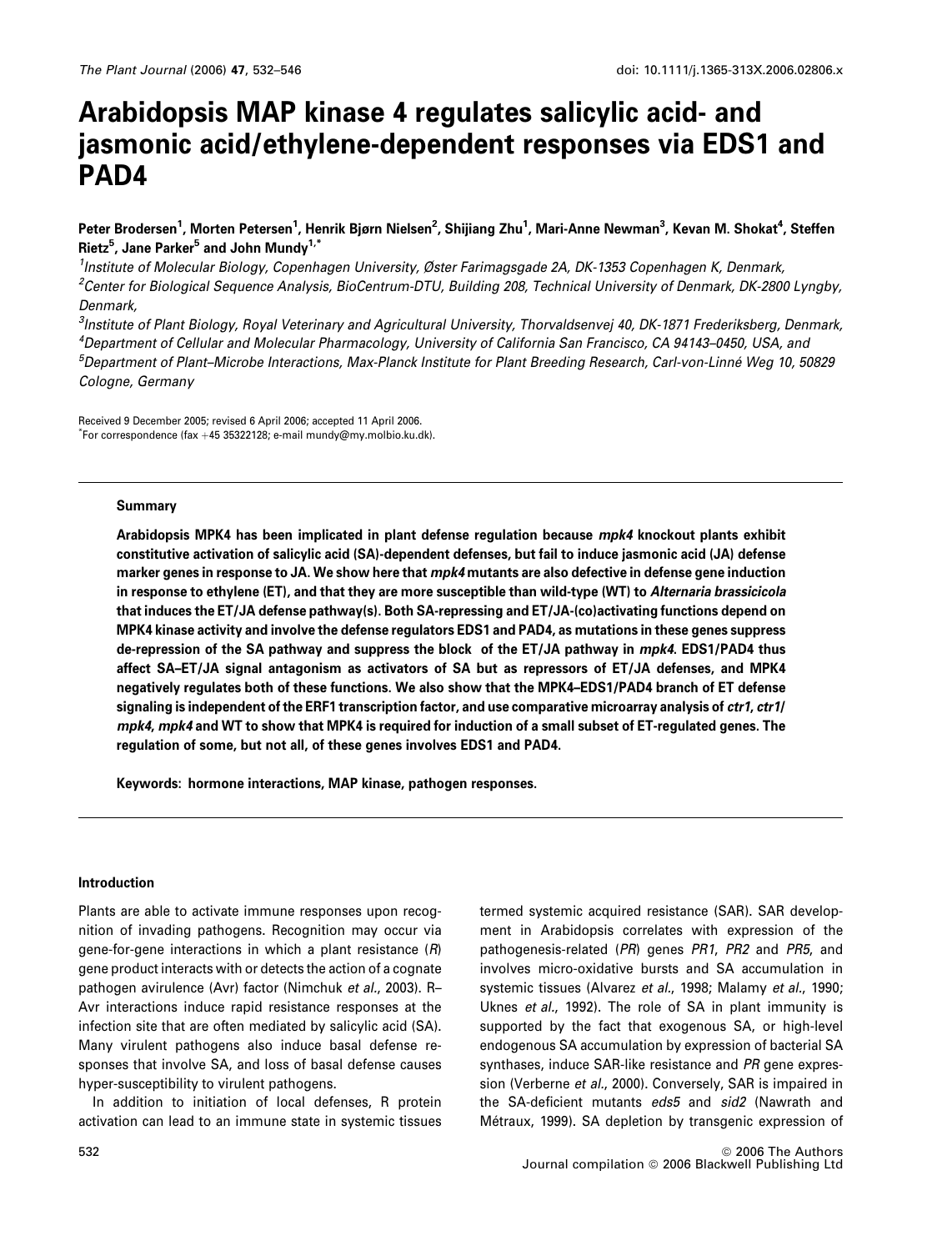bacterial nahG salicylate hydroxylase also impairs SAR induction, although nahG expression has pleiotropic effects beyond SA catabolism (Heck et al., 2003; van Wees and Glazebrook, 2003). Other defense-related hormones such as ethylene (ET) and jasmonic acid (JA) appear to be dispensable for SAR activation (Lawton et al., 1995; Pieterse et al., 1998).

Some signal transducers and transcriptional activators of SA-mediated responses have been identified. Many of these proteins are involved in local R-controlled responses, SAR, and maintenance of basal defenses, whereas others only have demonstrated roles in certain SA-mediated defense responses. Long-distance SAR signaling involves the activities of at least two apoplastic proteins. The non-specific lipid transfer-like protein DIR1 is required for an as yet undefined branch of SAR that is independent of systemic SA accumulation (Maldonado et al., 2002), while the CDR1 protease is involved in triggering SA accumulation (Xia et al., 2004). SA accumulation is negatively regulated by the MAP kinase MPK4 (Petersen et al., 2000), and in many cases requires the aminotransferase ALD1 and the action of the interacting EDS1, PAD4 and SAG101 proteins that are essential components of basal resistance (Falk et al., 1999; Feys et al., 2001, 2005; Jirage et al., 1999; Song et al., 2004). EDS1 and PAD4 participate in a defense amplification loop that responds to SA and reactive oxygen intermediatederived signals (Rusterucci et al., 2001). Mechanisms of SA perception remain unclear, although a catalase, carbonic anhydrase and methylsalicylate esterase have been purified as SA-binding proteins (Forouhar et al., 2005; Slaymaker et al., 2002). The BTB/ankyrin repeat protein NPR1 is central to SA signal transduction, as npr1 mutants are non-responsive to exogenous SA (Cao et al., 1997). NPR1 translocates to the nucleus in the presence of SA and its actions include stimulation of the DNA-binding activity of the TGA family of leucine zipper transcription factors that bind to the PR1 promoter to activate transcription (Fan and Dong, 2002; Johnson et al., 2003). SA-dependent, NPR1- independent defense responses also exist, and may involve the transcription factor Why1 whose DNA-binding activity is induced by SA independently of NPR1 (Desveaux et al., 2004).

SA-mediated defense responses provide protection from biotrophic fungi, oomycetes and bacteria such as Erysiphe orontii, Peronospora parasitica and Pseudomonas syringae. In contrast, defense against many necrotrophic fungi does not involve SA, but relies on ET and JA accumulation and signaling. Although it is unclear how necrotrophic fungi are recognized by plants, infection by these pathogens initiates a systemic defense system mediated by ET and JA, and associated with expression of the defensin PDF1.2 (Penninckx et al., 1996). ET signaling involves a family of membrane-anchored receptors (ETR1, ETR2, EIN4, ERS1, and ERS2), the ETR1-associated protein kinase CTR1 that negatively regulates ET signaling, the family of labile EIN3-like transcription factors whose turnover is controlled by SCFEBP1/EBP2 ubiquitin ligases, and other factors whose biochemical functions are unclear (Guo and Ecker, 2004). JA signaling is less well understood, but involves the ubiquitin ligase SCF<sup>COI1</sup> and the JA-conjugating enzyme JAR1 (Devoto and Turner, 2003). ET and JA defense signaling converge on induction of the histone deacetylase HDA19 and the transcription factor ERF1. HDA19 is required for Alternaria brassicicola resistance, and its over-expression causes *ERF1* induction (Zhou et al., 2005). *ERF1* overexpression in wild-type (WT), ET- and JA-insensitive genetic backgrounds is sufficient to induce PDF1.2 expression and resistance to several necrotrophic fungi (Berrocal-Lobo et al., 2002; Lorenzo et al., 2003; Solano et al., 1998). The secreted lipase GLIP1 with anti-fungal activity is a physiologically relevant target of the ET/JA defense pathway, as GLIP1 is induced by both hormones, and glip1 mutants exhibit enhanced susceptibility to A. brassicicola infection (Oh et al., 2005).

PDF1.2 serves as a useful marker for ET/JA pathway activation, but defense responses mediated by ET and JA also involve aspects distinct from PDF1.2 induction. For example, the R2R3 Myb transcription factor BOS1 is induced in a JA-dependent manner by Botrytis cinerea infection, and is required for resistance to at least two necrotrophic fungi. Nonetheless, PDF1.2 induction occurs normally in bos1 mutants upon B. cinerea infection (Mengiste et al., 2003).

While distinct, the SA-, ET- and JA-mediated defense systems interact in complex ways. Overlap in gene induction between SA, JA and ET treatments is significant (Schenk et al., 2000), and the induction of some genes exhibits SA– JA and/or SA–ET synergism (Lawton et al., 1994; Xu et al., 1994), while some wound-related, JA-induced genes exhibit ET–JA antagonism (Norman-Setterblad et al., 2000). A third systemic defense system, induced systemic resistance (ISR), is an example of the compatibility and independence of SA and ET/JA signaling, as ISR requires JA and ET signaling as well as NPR1, and can be induced with SAR to produce additive resistance effects (Pieterse et al., 1998; van Wees et al., 2000). Nonetheless, antagonistic interactions between signaling via SA and ET/JA are well documented. For example, the necrotroph-induced genes ERF1, PDF1.2, b-CHI and PR4 are synergistically induced by ET and JA, but JA induction of PDF1.2 can be inhibited by SA (Lorenzo et al., 2003; Norman-Setterblad et al., 2000). Mutual antagonism between SA and ET/JA was also evident from a microarray study of defense-related mutants infected with P. syringae pv. maculicola (Glazebrook et al., 2003). This showed that expression of a cluster of SA-related genes, including PR1, was increased in ET- and JA-insensitive mutants, while ET/JA-related genes showed increased expression in SA pathway mutants. Inhibition of SA signaling by JA also occurs, as activation of JA signaling in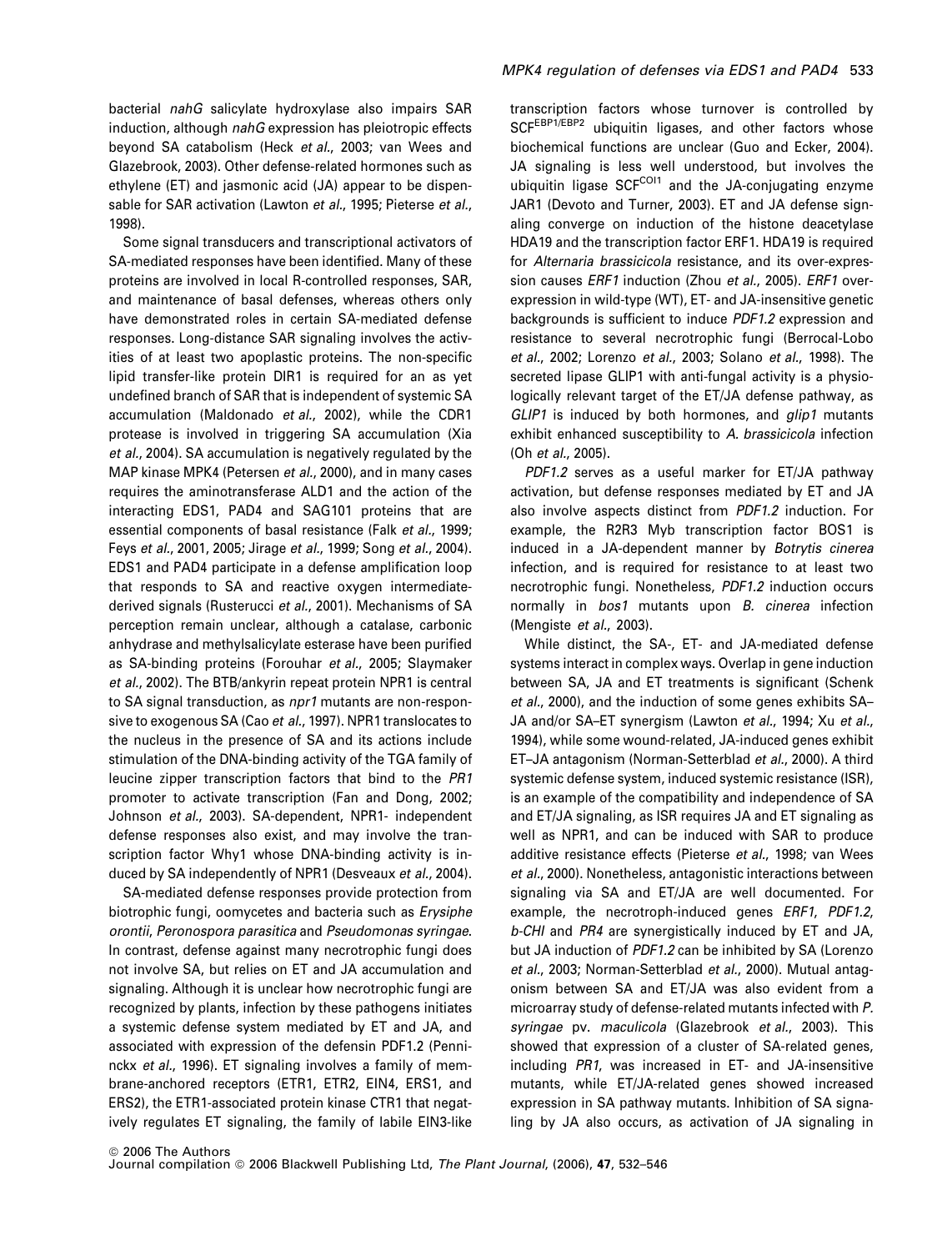tomato enhances susceptibility to virulent P. syringae pv. tomato DC3000 (Pst DC3000; Zhao et al., 2003), while JAinsensitive mutants exhibit increased pathogen-induced SA levels and resistance in both Arabidopsis and tomato (Kloek et al., 2001; Zhao et al., 2003). Pst DC3000 uses the JA agonist coronatine as a virulence factor, and may thereby hijack antagonistic functions in the host to suppress the SA defense mechanism that combats its infection.

Despite evidence for SA–ET/JA antagonism, the underlying molecular mechanisms remain ill-defined. In Arabidopsis, genetic evidence suggests involvement of NPR1, the transcription factors ERF1 and WRKY70, and the MAP kinase MPK4 in the control of antagonism (Berrocal-Lobo et al., 2002; Li et al., 2004; Petersen et al., 2000; Spoel et al., 2003). Unsaturated fatty acid-derived signals may also play a role, as ssi2 mutants, defective in a plastidic fatty acid desaturase, exhibit partially SA-dependent PR1 expression and Pst DC3000 resistance, and strongly reduced, but oleic acid-rescuable, PDF1.2 expression in response to JA (Kachroo et al., 2001; Shah et al., 2001). Formal genetic interpretations place NPR1 and WRKY70 as positive regulators of SA signaling, and as negative regulators of ET/JA signaling, while the opposite is true for ERF1 and MPK4. However, these observations do not clarify how antagonism is controlled, and, apart from a genetic interaction between WRKY70 and NPR1 in the suppression of PDF1.2, it is unclear how the actions of these factors are connected.

We showed previously that mpk4 mutants constitutively express SA-mediated resistance responses but are blocked in defensin expression by JA (Petersen et al., 2000). MAP kinases (MAPKs) are conserved in eukaryotic signal transduction where they orchestrate responses to extracellular stresses and developmental cues via phosphorylation of substrate proteins including transcription factors. In most cases, MAPK activity is controlled by sequential activation of three protein kinases, by which an MAPK kinase kinase (MAPKKK) activates an MAPK kinase (MAPKK) that in turn activates an MAPK by phosphorylation of conserved Thr and Tyr residues in the so-called MAPK T-loop (Madhani et al., 1997). We have recently described the MPK4 substrate MKS1, a nuclear protein that interacts with two WRKY transcription factors (Andreasson et al., 2005). The molecular phenotypes of plants over- or under-expressing MKS1 indicate that it mediates some effects of MPK4 on SAmediated resistance responses but has little if any effect on responses mediated by JA.

Here we dissect the function of MPK4 in the SA–ET/JA defense network in further detail. We show that MPK4 kinase activity is central to both SAR repression and ET/JA defense induction, and that both processes involve EDS1 and PAD4 downstream of MPK4. Our data therefore place EDS1 and PAD4 as regulators of the antagonism between the SA- and ET/JA-mediated defense systems.

### **Results**

### MPK4 is required for defensin expression and resistance to Alternaria

The inducibility of PDF1.2 mRNA accumulation by both ET and JA prompted us to test whether MPK4 is also required for ET-mediated PDF1.2 expression. mpk4/nahG was included in this analysis to remove potential interference with the ET/JA pathway by high SA levels in mpk4. Both mpk4 and mpk4/ nahG exhibited strongly reduced PDF1.2 accumulation in response to ET compared with WT backgrounds (Figure 1a).

The ET/JA-regulated defense pathway is required for PDF1.2 expression and resistance following infection by necrotrophic fungi including Alternaria brassicicola (Penninckx et al., 1996; Thomma et al., 1998). To test whether the block of PDF1.2 expression in mpk4 reflected a broader defect in ET/JA defense induction, the resistance of mpk4 and mpk4/nahG to A. brassicicola was assessed. In contrast to Ler and nahG, mpk4 and mpk4/nahG developed clear disease symptoms and supported growth of fungal hyphae (Figure 1b). Increased susceptibility was also observed when plants had been pre-treated with methyl jasmonate (MeJA) to induce the ET/JA defense pathway (data not shown). Increased susceptibility was accompanied by reduced PDF1.2 expression in non-infected leaves (Figure 1c). Thus, MPK4 is required for local resistance to A. brassicicola infection and systemic PDF1.2 induction mediated by the ET/JA defense pathway. We note that the mpk4/nahG lines used are a mixed background between Ler and Col-0, raising the possibility that the enhanced susceptibility of mpk4/nahG compared with nahG strains in Col-0 and Ler may be due to genetic variation other than the mpk4 mutation. This possibility is unlikely as MPK4/nahG lines from the same cross did not exhibit the hyper-susceptibility observed in mpk4/nahG.

To examine whether MPK4 is required for ET and JA signaling in a broader developmental context, we tested induction of two growth responses to these hormones in mpk4 seedlings. mpk4 exhibited both a seedling triple response to application of 50  $\mu$ M of the ET precursor 1-aminocyclopropane-1-carboxylic acid (ACC), as well as inhibition of root growth by  $1-100 \mu M$  MeJA (data not shown). This indicates that MPK4 is not required for all ET and JA responses.

# MPK4 kinase activity is required for both SA and ET/JA pathway regulation

MAP kinases may regulate their targets by both kinase activity-dependent and -independent mechanisms (Bardwell et al., 1998; Madhani et al., 1997). It is therefore possible that the control of SA- and ET/JA-dependent defenses by MPK4 have different requirements for MPK4 kinase activity. To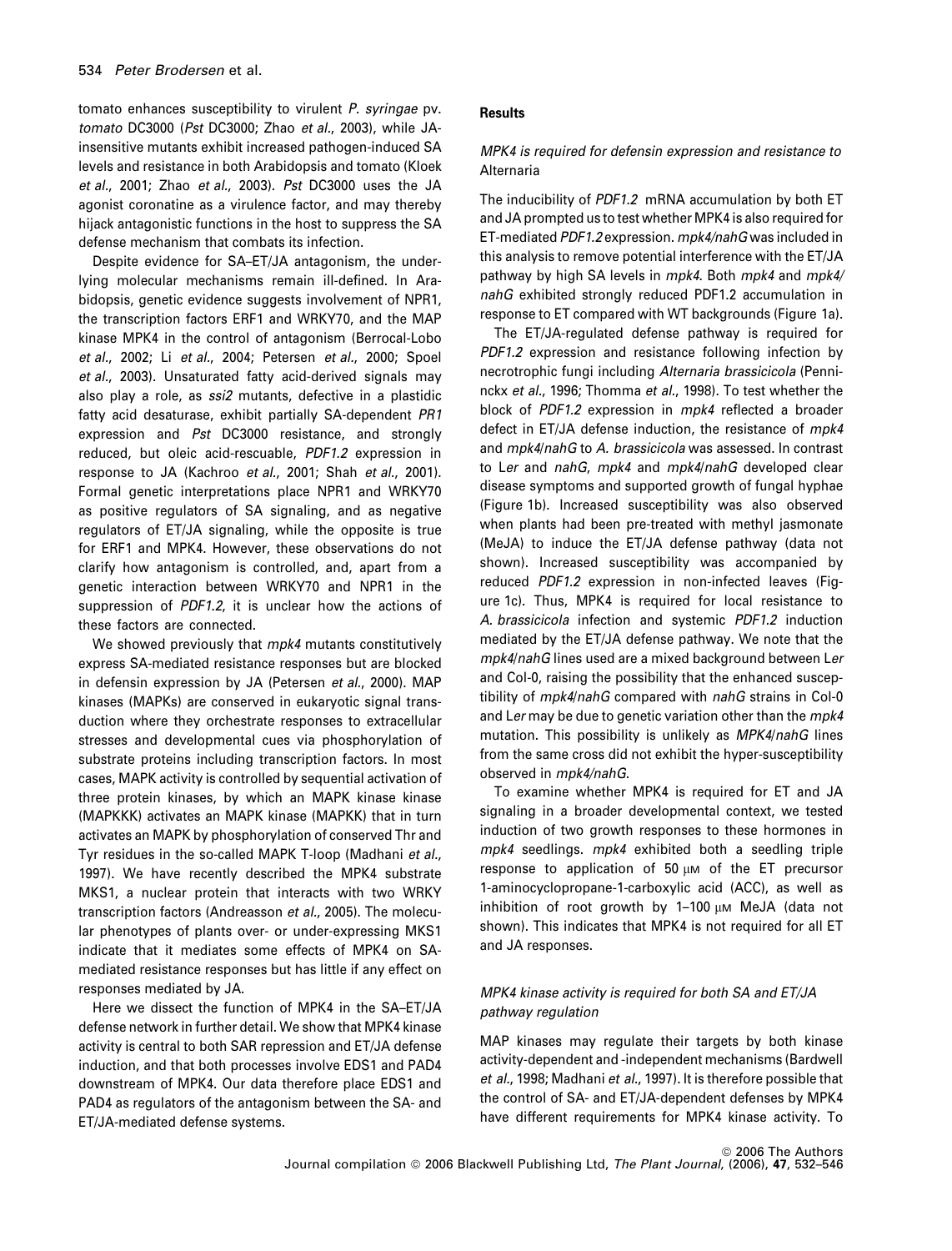

examine this possibility, we expressed two inactive, HAepitope-tagged MPK4 mutants, mpk4<sup>AEF</sup> and mpk4<sup>K72R</sup>, in the mpk4 null background. mpk4<sup>AEF</sup>cannot be activated by T-loop phosphorylation, while mpk4<sup>K72R</sup> is catalytically

### MPK4 regulation of defenses via EDS1 and PAD4 535

Figure 1. MPK4 is required for activation of the ethylene (ET)/jasmonic acid (JA) defense pathway.

(a) Induction of PDF1.2 mRNA in response to ET. RNA from 3-week-old plants treated with 50 p.p.m. ET for 24 and 48 h was blotted and hybridized to  $^{32}P$ labeled labeled probes synthesized using a PDF1.2 (At5g44420) cDNA fragment as template.

(b) Growth of Alternaria brassicicola on wild-type (WT) and mpk4 leaves. Three droplets (15  $\mu$ l) containing 2.5  $\times$  10<sup>5</sup> spores per ml were placed on three leaves of 3-week-old plants. Leaves were examined 1 week after inoculation. The left panel shows symptoms of A. brassicicola leaf infections, the right panel shows staining of dead plant cells and fungal structures by trypan blue. The experiment was repeated twice with similar results.

(c) Induction of PDF1.2 mRNA in non-infected, systemic leaves upon local infection with A. brassicicola. Non-infected leaf tissue was harvested at the times indicated. Spore inoculation was performed as in (b) and RNA analysis as in (a).

inactive but can be phosphorylated in the T-loop. In some MAP kinases, T-loop phosphorylation is important for both kinase activation and kinase-independent modulation of interactions with regulatory targets (Bardwell et al., 1998). Western blotting and immunoprecipitation kinase assays confirmed that both mutant forms were expressed to the same levels as WT HA-epitope-tagged MPK4, and that they had no detectable kinase activity (Figure 2a).

We then examined the SA- and ET/JA-related phenotypes of these lines expressing mutant kinase forms. We previously showed that mpk4<sup>AEF</sup> is unable to complement the dwarf and constitutive PR1 expression phenotypes of the mpk4 knockout mutant, suggesting that MPK4 kinase activity is required for repression of SA-dependent defenses (Petersen et al., 2000). This was confirmed by analysis of mpk4K72R, which also exhibited dwarfism, high-level accumulation of total SA (the sum of free and glucose-conjugated), and strong expression of PR1 (Figure 2b,c). PDF1.2 expression in mpk4<sup>K72R</sup> and mpk4<sup>AEF</sup> in response to ET and JA was then used to examine involvement of MPK4 kinase activity in the ET/JA pathway. In addition, PDF1.2 induction in response to ET and JA was as severely blocked in mpk4<sup>K72R</sup> and mpk4<sup>AEF</sup>as in the *mpk4* null mutant (Figure 2d,e), and both mutants showed hypersusceptibility to A. brassicicola similar to the mpk4 null mutants (Figure S1). This indicates that MPK4 kinase activity affects both the SA and ET/JA defense pathways.

To assess the impact of MPK4 kinase activity on the SA and JA/ET defense pathways more directly, we used a conditional loss-of-function MPK4 allele constructed according to a chemical–genetic system for protein kinases (Bishop et al., 2000). In this system, a specific point mutation that enlarges the ATP-binding pocket is introduced into the kinase. This mutation sensitizes the kinase to inhibition by bulky C3–1'-naphtyl (NaPP1) or C3–1'-naphtylmethyl (NMPP1) derivatives of the Src tyrosine kinase family inhibitor PP1. NaPP1 and NMPP1 are not efficient inhibitors of WT protein kinases. The corresponding binding pocket residue in MPK4 is Y124. Therefore, HA-epitope-tagged MPK4<sup>Y124G</sup>and MPK4<sup>Y124A</sup> mutants were constructed and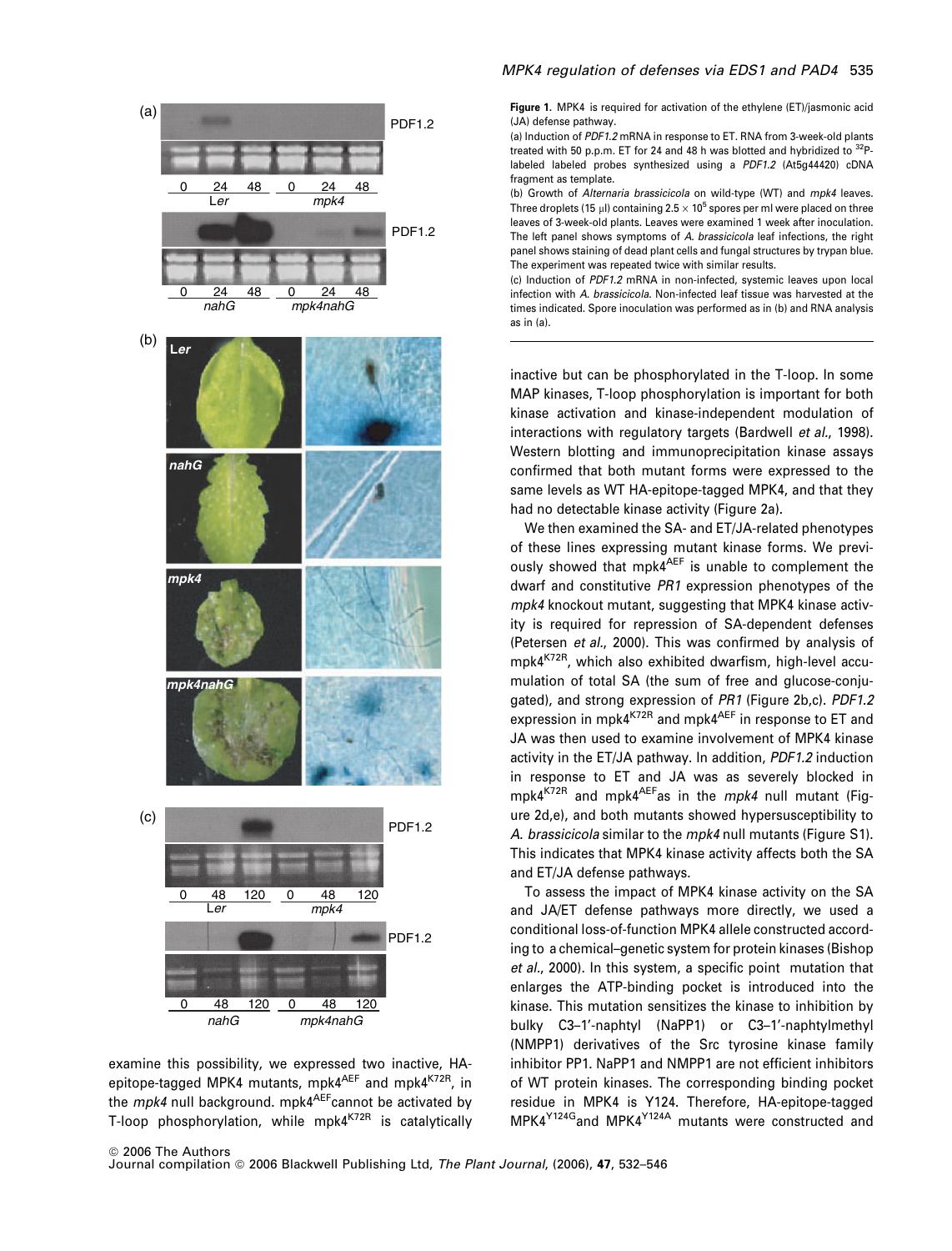

Figure 2. Analyses of kinase-dead MPK4 versions expressed in the mpk4 background.

(a) Activity and expression level of MPK4 versions. HA-tagged MPK4 versions were immunoprecipitated from 200 µg of total protein extract, and the immunoprecipitates were divided for activity assay using <sup>32</sup>P-labeled ATP and myelin basic protein (MBP) as substrate, or Western analysis using anti-HA antibodies.

(b) Accumulation of total SA. Three-week-old leaves were subjected to metabolite extraction and glucosidase treatment, and the total SA (sum of free and glucoseconjugated) was quantified by comparison of UV-VIS absorption spectra with SA-spiked sid2 controls following high performance liquid chromatography fractionation.

(c) Accumulation of PR1 mRNA. RNA was extracted from 3-week-old leaves, and blots hybridized to <sup>32</sup>P-labeled, PR1-specific probes (At2g14610).

(d) Induction of PDF1.2 mRNA in response to methyl jasmonate (MeJA). Three-week old plants were treated with 50 µm MeJA for 48 h.

(e) Induction of PDF1.2 mRNA in response to ET. Three-week old plants were treated with 50 p.p.m. ET for 16 h.

expressed in the *mpk4* background. Both mutants fully complemented the morphological mpk4 phenotypes, and had WT kinase activity levels when immunoprecipitated from naïve plants (data not shown). In addition, MPK4<sup>Y124G</sup> had SA levels as low as mpk4 mutants expressing transgenic WT MPK4 (Figure 2b). Both MPK4Y124Gand MPK4Y124A, but not WT MPK4, were inhibited by NaPP1 (Figure 3a) and less potently by NMPP1 (not shown) in in vitro kinase assays with MPK4 versions immunopurified from total protein extracts. MPK4Y124Gshowed stronger NaPP1 inhibition than MPK4Y124A and was chosen for in vivo experiments.

The involvement of MPK4 kinase activity in SA-dependent defenses was investigated by spraying plants with NaPP1 and measuring PR1 expression 20 h later. Compared with the in vitro assay described above, 100-fold higher NaPP1 concentrations were used for these in vivo experiments, as previously described in yeast (Bishop et al., 2000). PR1 mRNA accumulated specifically in MPK4Y124G plants in an NaPP1-dose-dependent manner after 20 h (Figure 3b). To evaluate the role of MPK4 kinase activity in the ET/JA pathway, ET treatments for 16 h were performed in the presence or absence of NaPP1. In WT backgrounds, PDF1.2 was induced regardless of the presence of NaPP1, while PDF1.2 induction was strongly reduced by NaPP1 in MPK4Y124G (Figure 3c). These results indicate that conditional loss of MPK4 kinase activity affects both SA and ET/JA responses over the relatively short time frames of 16–20 h.





(a) NaPP1 inhibition of kinase activities immunoprecipitated from total protein extracts. HA-tagged MPK4 versions were immunoprecipitated from 200 µg of total protein extract. Immunoprecipitates were incubated with a mock solution (0.01% DMSO), 100 nM NaPP1 or 1  $\mu$ M NaPP1 for 10 min prior to in-solution phosphorylation reactions with MBP as substrate.

(b) Accumulation of PR1 mRNA in response to NaPP1 application. Solutions containing either 1% DMSO, 10 μM or 100 μM NaPP1 in 1% DMSO were sprayed onto leaves of 3-week-old plants, and RNA was extracted 20 h later.

(c) Induction of PDF1.2 mRNA in response to ET in the presence or absence of NaPP1. Three-week old plants were sprayed with mock or 100 μm NaPP1 solutions, and a 16 h treatment with 50 p.p.m. ET was started 1 h later.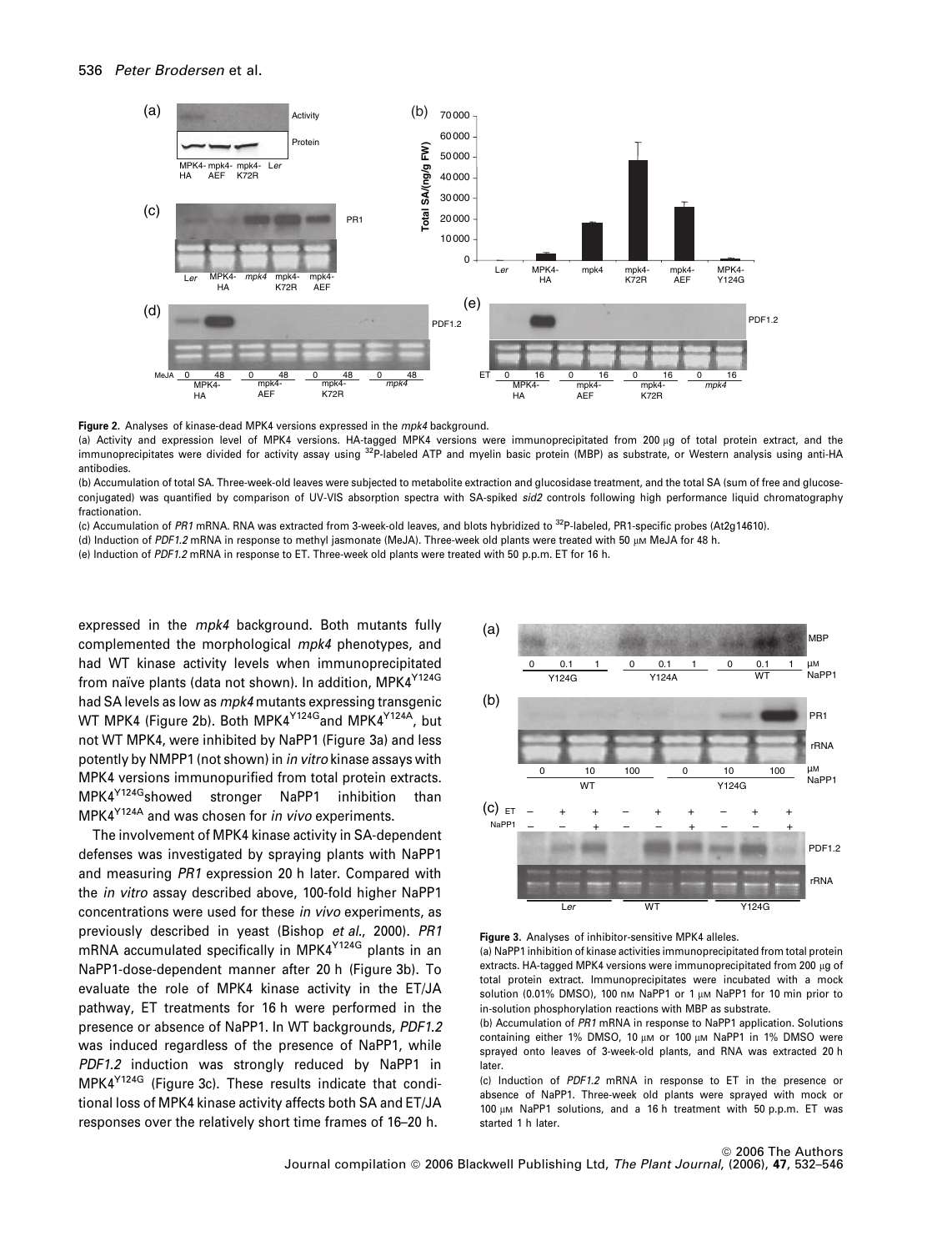# EDS1 and PAD4 function downstream of MPK4 in SAdependent defense regulation

Epistatic relationships between mpk4 and other defenserelated mutants were examined to assess the relative position(s) of MPK4 in the SA and ET/JA signaling networks. For analysis of the SA pathway, eds 1-2 and pad4-2 (both in Ler) were used because they exhibit attenuated SA accumulation and enhanced susceptibility to virulent pathogens including Pst DC3000 (Feys et al., 2001). Both mpk4/eds1-2 and mpk4/ pad4–2 partially suppressed dwarfism, and this suppression was more pronounced than that in mpk4/nahG (Figure 4a). In addition, mpk4/eds1–2 and mpk4/pad4–2 exhibited strong suppression of SA accumulation, PR1 expression and resistance to Pst DC3000 (Figure 4b–d). Notably, mpk4/eds1– 2 showed nearly complete suppression of these phenotypes, while suppression in mpk4/pad4 was less complete. The residual dwarfism, Pst DC3000 resistance and PR1 expression were apparently not due to redundancy between EDS1 and PAD4 because mpk4/pad4-2/eds1-2 triple mutants exhibited stronger morphological defects than either double mutant, and had resistance and PR1 expression phenotypes similar to *mpk4/eds1-2* (data not shown). These data indicate that EDS1 and PAD4 act positively downstream of MPK4 in the control of SA levels and related defenses. Importantly, mpk4/eds1 and mpk4/pad4 exhibited stronger suppression of morphological defects, but weaker suppression of SA accumulation, than mpk4/nahG. This indicates that EDS1 and PAD4 can affect the morphological phenotype of mpk4 via SA-independent mechanisms.

# MPK4 acts downstream or independently of ERF1 in ET/JA defense regulation

To further analyse the relationship between MPK4 and the ET/JA signaling network, we examined its relationship to CTR1 and ERF1. This revealed that the high level of PDF1.2 accumulation in the ctr1–2 mutant was completely suppressed in the ctr1–2/mpk4 double mutants, while ctr1–2 and ctr1–2/mpk4 both accumulated similar levels of ERF1 mRNA (Figure 5a). These results indicate that MPK4 functions downstream or independently of both CTR1 and ERF1.

Two approaches were used to confirm the disproportionate ERF1 and PDF1.2 expression in mpk4 backgrounds. First, ERF1 and PDF1.2 mRNA accumulation following ET induction was examined in mpk4 and mpk4/nahG. This showed that while PDF1.2 expression was blocked in mpk4 and mpk4/nahG, ERF1 mRNA levels were either constitutively elevated (mpk4) or normally induced by ET (mpk4/nahG) (Figure 5b). Second, we transformed a 35S:ERF1 construct into mpk4 heterozygotes and isolated several lines with constitutive ERF1 expression. The levels of ERF1 and PDF1.2 mRNA were then examined in WT and mpk4 dwarf plants segregating from these 35S:ERF1 transgenic lines. This



Figure 4. Mutations in EDS1 and PAD4 suppress SA-dependent defense activation in mpk4.

(a) Representative pictures of phenotypes of 3-week-old WT, mpk4, mpk4/ nahG, mpk4/pad4 and mpk4/eds1 versus Ler WT. Scale bar is 1 cm.

(b) Accumulation of total SA. Extraction and quantification were performed as in Figure 2(b).

(c) Accumulation of PR1 mRNA in leaves of 18-day-old plants. Phosphorimager quantification of hybridization signals showed that the PR1 signal intensities in *mpk4/eds1* and *mpk4/pad4* were approximately 5% and approximately 10%, respectively, of that in mpk4.

(d) Growth of Pst DC3000 (CFU cm $^{-2}$  leaf area). Pst DC3000 was vacuuminfiltrated at  $10^5$  CFU ml<sup>-1</sup> into leaves and bacterial growth quantified by counting colony-forming units at the indicated time points. Each point is the average of triplicate samples and the entire experiment was repeated three times with similar results.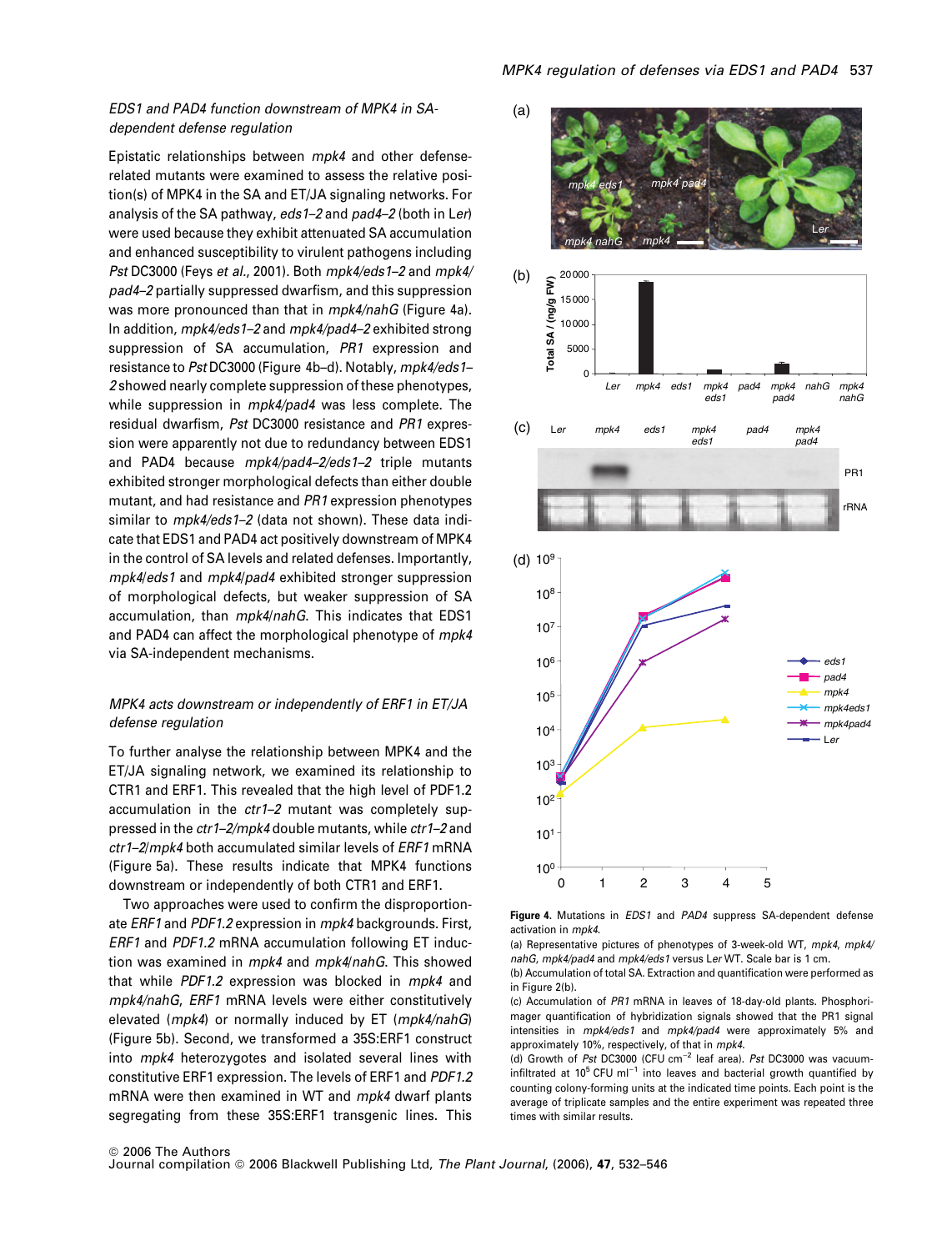

Figure 5. MPK4 regulates ET induction of PDF1.2 downstream or independently of CTR1 and ERF1.

(a) Accumulation of PDF1.2 and ERF1 mRNA in ctr1, ctr1/mpk4 and Ler; 2  $\mu$ g of polyA RNA was loaded per lane.

(b) Accumulation of PDF1.2 and ERF1 mRNA in response to 50 p.p.m. ET; 20 ug of total RNA was loaded per lane.

(c) Accumulation of PDF1.2 and ERF1 mRNA in mpk4 and WT backgrounds over-expressing ERF1; 20 μg of total RNA was loaded per lane.

showed that accumulation of PDF1.2 mRNA was significantly reduced (4–7-fold when quantified by PhosphorImager analysis) in mpk4 compared with WT siblings (Figure 5c). This result further suggests that MPK4 influences ET, and most likely JA, signaling downstream or independently of ERF1. Given the proximity of ERF1 to ET/ JA transcriptional responses, ERF1 could be a target of MPK4. However, MPK4 and ERF1 did not interact in a yeast two-hybrid assay, and were not co-immunoprecipitated from total protein extracts (data not shown).

# MPK4 effects on PDF1.2 expression and Alternaria resistance are mediated by EDS1 and PAD4

We next analysed whether MPK4 affects PDF1.2 expression via a pathway contributing to the ET/JA defense network downstream of ERF1. If so, EDS1 and PAD4 could act as repressors in such a pathway as expression of PDF1.2 in cpr6–1/eds1 and cpr6–1/pad4 was strongly enhanced compared with cpr6-1, while neither pad4 nor eds1 single mutants accumulated high levels of PDF1.2 mRNA (Clarke et al., 2001; Jirage et al., 2001). We therefore tested whether induction of PDF1.2 was restored in mpk4/eds1–2 and mpk4/ pad4–2 double mutants. Significant PDF1.2 mRNA accumulation was detected in mpk4/eds1-2 in response to MeJA at 24 h after hormone application, whereas little PDF1.2 mRNA was detected in mpk4/pad4 and in SA-depleted mpk4/nahG (Figure 6a). Interestingly, PDF1.2 mRNA accumulation was partially restored in mpk4/pad4 at 7 h after MeJA application, indicating that the effects of pad4 are, at least in part, epistatic to mpk4 (Figure S2). This double mutant analysis indicates that EDS1 and PAD4 act as repressors of PDF1.2 induction by MeJA downstream of MPK4, and suggests that EDS1 plays a more important role than PAD4 in such PDF1.2 repression.

We also tested the involvement of EDS1 and PAD4 in ET signaling by monitoring PDF1.2 mRNA accumulation in ctr1-2 and ctr1–2/mpk4 mutants into which the eds1–2, pad4–2 and eds1–2/pad4–2 alleles had been introduced. While the results of this analysis were more complex, they were consistent with a model in which EDS1 and PAD4 repress PDF1.2 expression downstream of MPK4 (Figure 6b). First, PDF1.2 accumulation in the ctr1-2 background was significantly increased in the absence of PAD4 or of both PAD4 and EDS1. Second, mutation of EDS1 bypassed the requirement of MPK4 for PDF1.2 induction, while full PDF1.2 induction was dependent on MPK4 in the pad4 single mutant background. In contrast, the low PDF1.2 level in ctr1/eds1 suggests that EDS1 has an activating as well as repressive role in ET-related induction of PDF1.2. Despite this exception, the results indicate that PAD4 and EDS1 act to repress PDF1.2 downstream of MPK4 in ET/JA signaling.

To analyse the physiological relevance of the above differences in gene expression, we tested the resistance of mpk4/pad4 and mpk4/eds1 to A. brassicicola infection. Both double mutants were markedly less susceptible than mpk4 single mutants and the SA-depleted *mpk4/nahG* line, although more hyphal growth and sporulation was observed on mpk4/pad4 than on pad4 and WT Ler (Figure 6c).

Collectively, these results are consistent with a model in which PDF1.2 expression and A. brassicicola resistance are regulated by a pathway requiring MPK4 activity. This pathway is mediated by the repressive effects of EDS1 and PAD4, and functions in addition to, or downstream of, the activating pathway mediated by ERF1 (Berrocal-Lobo et al., 2002; Lorenzo et al., 2004).

### Enhanced EDS1 protein accumulation in mpk4 mutants

We examined whether MPK4 affects EDS1 protein accumulation by immunodetection in extracts of mpk4 single and double mutants. All mpk4 backgrounds tested, including SA-deficient mpk4/nahG, accumulated high levels of EDS1 (Figure 6d), although EDS1 levels were considerably higher in mpk4 than in mpk4/nahG or mpk4/pad4. Thus, although SA may contribute to EDS1 accumulation in mpk4 via increased EDS1 mRNA accumulation, increased EDS1 protein levels in mpk4 are not due solely to high SA levels (Falk et al., 1999; Feys et al., 2001). EDS1 may therefore be more directly regulated by MPK4. However, recombinant EDS1 was not an in vitro substrate of MPK4 immuno-purified from plant extracts (data not shown). Nonetheless, the correlation between high EDS1 levels and reduced PDF1.2 induction (mpk4 and mpk4/nahG), and the reversion of PDF1.2 induction by the *eds1* mutation, suggest that EDS1 abundance or activity may be regulated by JA and/or ET via MPK4. We note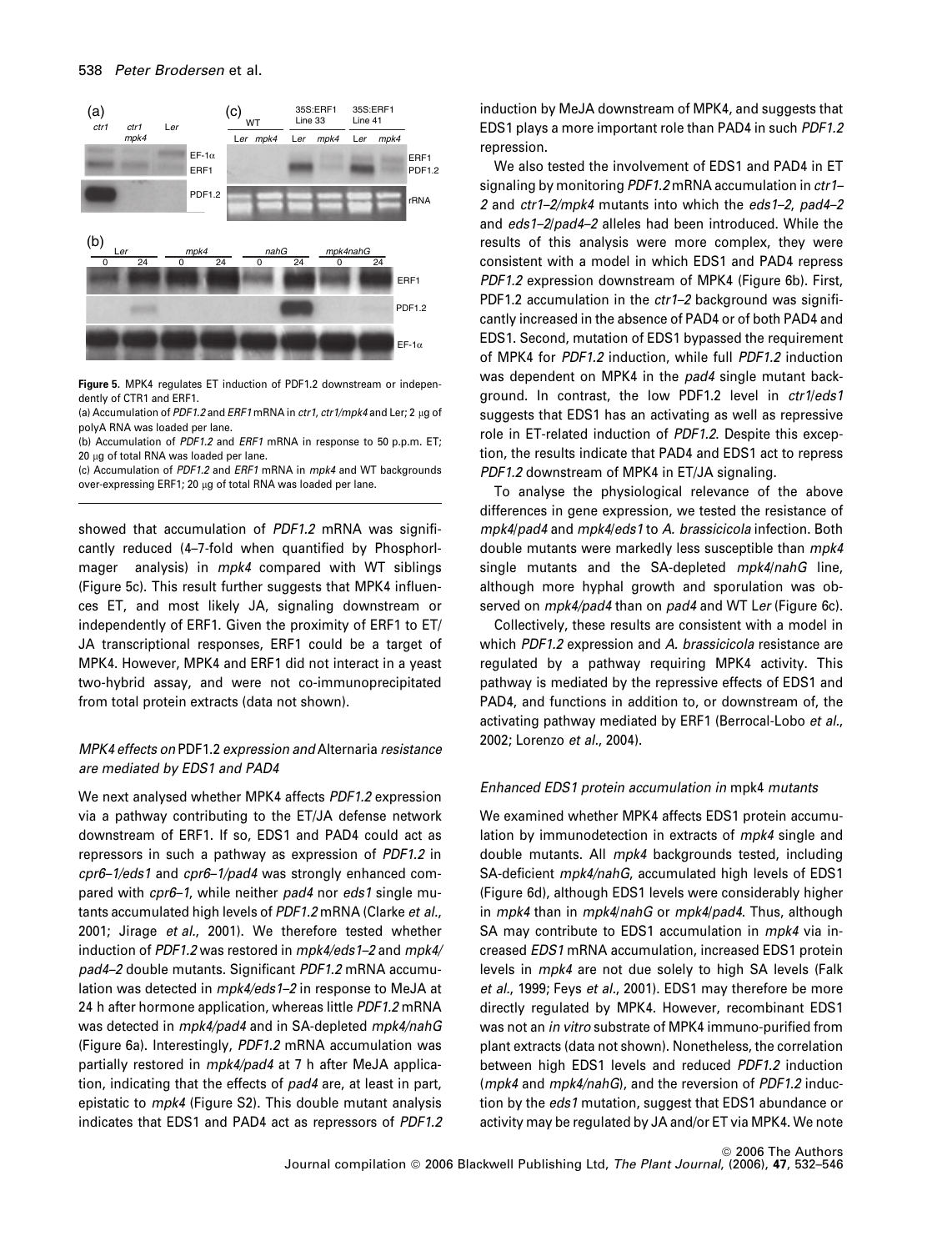

that EDS1 or PAD4 protein levels were not affected by ET or MeJA, although EDS1 levels were significantly lower in ctr1-2 than in WT Col-0 (not shown). In conclusion, high EDS1 protein levels may explain many of the SA, ET and JA defense defects observed in mpk4 mutants, but mechanistic links between MPK4 activity and EDS1 accumulation remain unknown.

### MPK4 regulation of defenses via EDS1 and PAD4 539

Figure 6. EDS1 and PAD4 function downstream of MPK4 in regulating PDF1.2 induction and Alternaria brassicicola resistance.

(a) Accumulation of PDF1.2 mRNA in response to MeJA in mpk4, mpk4/nahG,  $mpk4/eds1$  and  $mpk4/pad4$ . Three-week-old plants were treated with 50  $µM$ MeJA for 24 h.

(b) Accumulation of PDF1.2 mRNA in ctr1 backgrounds defective in EDS1, PAD4 and/or MPK4; 20  $\mu$ g of total RNA was loaded per lane. To avoid saturation of the ctr1 pad4 signal, the exposure was much shorter than the autoradiogram of Figure 5(a). This explains the apparent low intensity of the PDF1.2 signal in ctr1.

(c) Growth of A. brassicicola on mpk4, mpk4/nahG, mpk4/eds1 and mpk4/  $pad4.$  Leaves were infected with three 15  $µ$ l droplets of A. brassicicola spores at  $2.5 \times 10^5$  spores per ml. Hyphal growth was revealed by trypan blue staining 7 days after inoculation. Six to eight plants of each genotype were infected, and there was little individual variation in hyphal growth among plants of a genotype.

(d) Accumulation of EDS1 protein in mpk4, mpk4/nahG and mpk4/pad4. At longer exposures, EDS1 protein was also detected in Ler. The lower panel shows the RUBISCO large subunit (RbcL) from an identically loaded Coomassie-stained gel run in parallel with the Western blot.

### Global analysis of MPK4-dependent, ET-related genes

The action of MPK4, and possibly EDS1 and PAD4, in ET signaling was further characterized by comparing the transcriptomes of ctr1-2, ctr1-2/mpk4, mpk4 and WT (Ler and Col-0 samples). We used a two-factor ANOVA design with three replicates of each category yielding P values for differentially expressed genes in *ctr1* and mpk4 and for interaction effects between ctr1 and mpk4. P-value cut-offs of 0.005 for the two main effects, and 0.01 for interaction effects, resulted in only one predicted false positive (see Experimental procedures).

We focused on two classes of genes with significantly different expression levels among the four genotypes. Class-I represented the MPK4-dependent set of ET-related genes whose mRNAs over-accumulate in ctr1-2 compared with WT, but where this difference is suppressed by mpk4. Of the 22 810 genes represented on the array, only 48 Class-I genes were identified (Table 1). Many (35) of these genes exhibited a pattern in which *mpk4* mutation alone led to significant under-expression relative to WT, such that expression in  $ctr1/m$ pk4 became correspondingly lower than in  $ctr1$ (Figure 7a). Most of the Class-I genes have no known function. Apart from PDF1.2, only the bHLH transcription factor BEE1 has been associated with ET responses as it is induced by ACC (Friedrichsen et al., 2002). We did not identify genes whose repression in ctr1–2 versus WT required MPK4, indicating that MPK4 acts as an activator rather than a repressor of the induction of ET effectors.

The accumulation of mRNAs encoded by 78 Class-II genes was different from WT in both ctr1-2 and ctr1-2/mpk4, but similar to WT in *mpk4* (Table 2). The accumulation of mRNAs of two of these genes (EBP, b-CHI) in the ctr1 mutant backgrounds was shown to be independent of MPK4 by Northern blotting (Figure S3). This analysis also revealed that the mRNAs of these genes did not significantly

#### <sup>©</sup> 2006 The Authors Journal compilation © 2006 Blackwell Publishing Ltd, The Plant Journal, (2006), 47, 532-546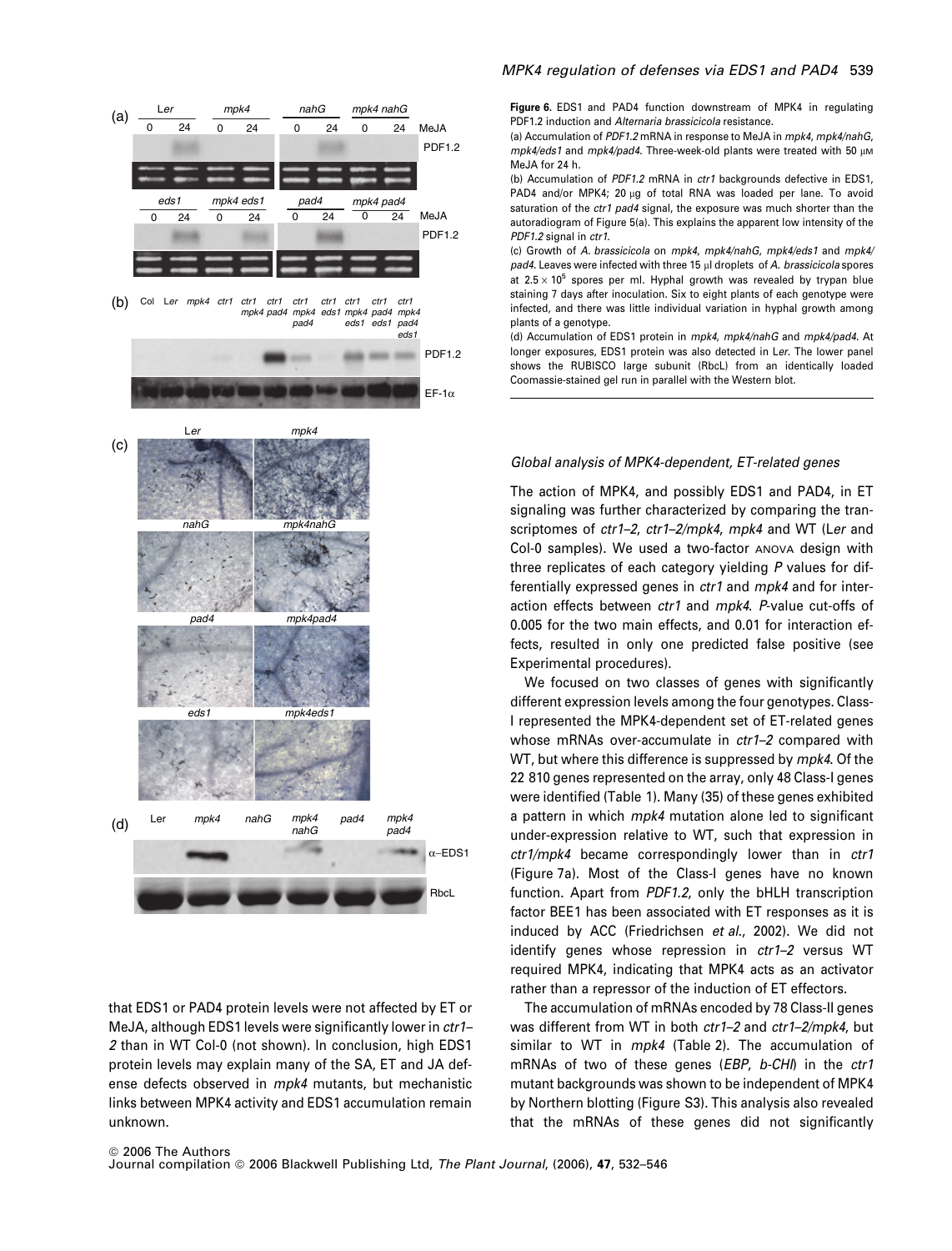Table 1 Class-I genes with MPK4-dependent over-expression in ctr1

| Gene      | Description                                 |
|-----------|---------------------------------------------|
| At5g44420 | Defensin PDF1.2a                            |
| At2g26020 | Defensin PDF1.2b                            |
| At5g61160 | Anthocyanin 5-aromatic acyltransferase-like |
| At1g73330 | Protease inhibitor DR4                      |
| At1g18400 | <b>bHLH transcription factor BEE1</b>       |
| At3g14210 | Putative myrosinase-associated protein      |
| At5g65390 | Arabinogalactan-protein AGP7                |
| At1g78970 | Lupeol synthase LUP1                        |
| At1g20190 | <b>Expansin EXP11</b>                       |
| At3q60290 | Oxidoreductase                              |
| At2g40670 | Response regulator ARR16                    |
| At5g22460 | Esterase/lipase/thioesterase family         |
| At2g06850 | Xyloglucan endotransglycosylase EXGT-A1     |
| At2g36870 | Putative xyloglucan endotransglycosylase    |
| At1g44830 | AP2 transcription factor                    |
| At4g02290 | Endo-1,4-beta glucanase-like                |
| At4g21410 | Ser/Thr kinase-like                         |
| At4g37800 | Putative xyloglucan endotransglycosylase    |
| At1g65290 | Acyl carrier protein family                 |
| At1g27460 | Calmodulin-binding protein-like             |
| At2g47880 | Glutaredoxin                                |
| At5g10430 | Arabinogalactan-protein AGP4                |
| At5g60920 | Phytochelatin synthetase-like COB           |
| At3g16370 | GDSL-motif lipase/hydrolase protein         |
| At5g48900 | Pectate Ivase                               |
| At4g25260 | Pectin esterase-like                        |
| At2g38180 | GDSL-motif lipase/hydrolase protein         |

Functionally annotated genes upregulated in ctr1 and suppressed by mpk4 according to P-value criteria (see Experimental procedures). A full list of Class-I genes is given in Table S1.

over-accumulate in ctr1/pad4 or ctr1/eds1. A relatively large group of MPK4-independent genes was expected because developmental defects typical of ctr1–2 plants were retained in ctr1–2/mpk4 double mutants. However, MPK4-independent genes also included known or putative defense-related genes such as  $b$ -CHI and several putative  $R$  genes (At5g17880, At5g17890, At5g36930, and At1g59124), indicating that MPK4 influences the expression of only a subset of ET-dependent defense genes.

# PAD4 and EDS1 are involved in regulating some, but not all, MPK4-dependent genes

To determine whether the regulation of MPK4-dependent, ET-related genes generally involves PAD4 and EDS1, we used real-time RT-PCR to test the expression of some of the Class-I genes in the series of ctr1 mutants into which mpk4, pad4 and eds1 alleles had been introduced. This analysis identified one



<sup>©</sup> 2006 The Authors Journal compilation © 2006 Blackwell Publishing Ltd, The Plant Journal, (2006), 47, 532-546

Figure 7. mRNA accumulation patterns in WT and mutants determined by transcriptomics and real-time quantitative PCR.

<sup>(</sup>a) Boxplots illustrating gene expression profiles of class I (left) and class-II (right) genes in WT (Col-0 and Ler), ctr1, mpk4 and ctr1/mpk4 plants. Horizontal lines in boxes indicate median gene expression intensity in a given genotype, horizontal box edges indicate quartiles, and upper and lower bars indicate two standard deviations from median. The y-axes are scaled gene expression values and the unit is standard deviations from mean expression (z-score).

<sup>(</sup>b) Real-time PCR quantification of relative expression levels of MPK4 dependent genes whose regulation involves PAD4 and EDS1 (At5g61160) or proceeds independently of PAD4 and EDS1 (BEE1, At5g57760, and At5g24570). c1, ctr1; m4, mpk4; p4, pad4; e1, eds1. Error bars indicate standard deviations of triplicate, linearly transformed  $C<sub>T</sub>$  data.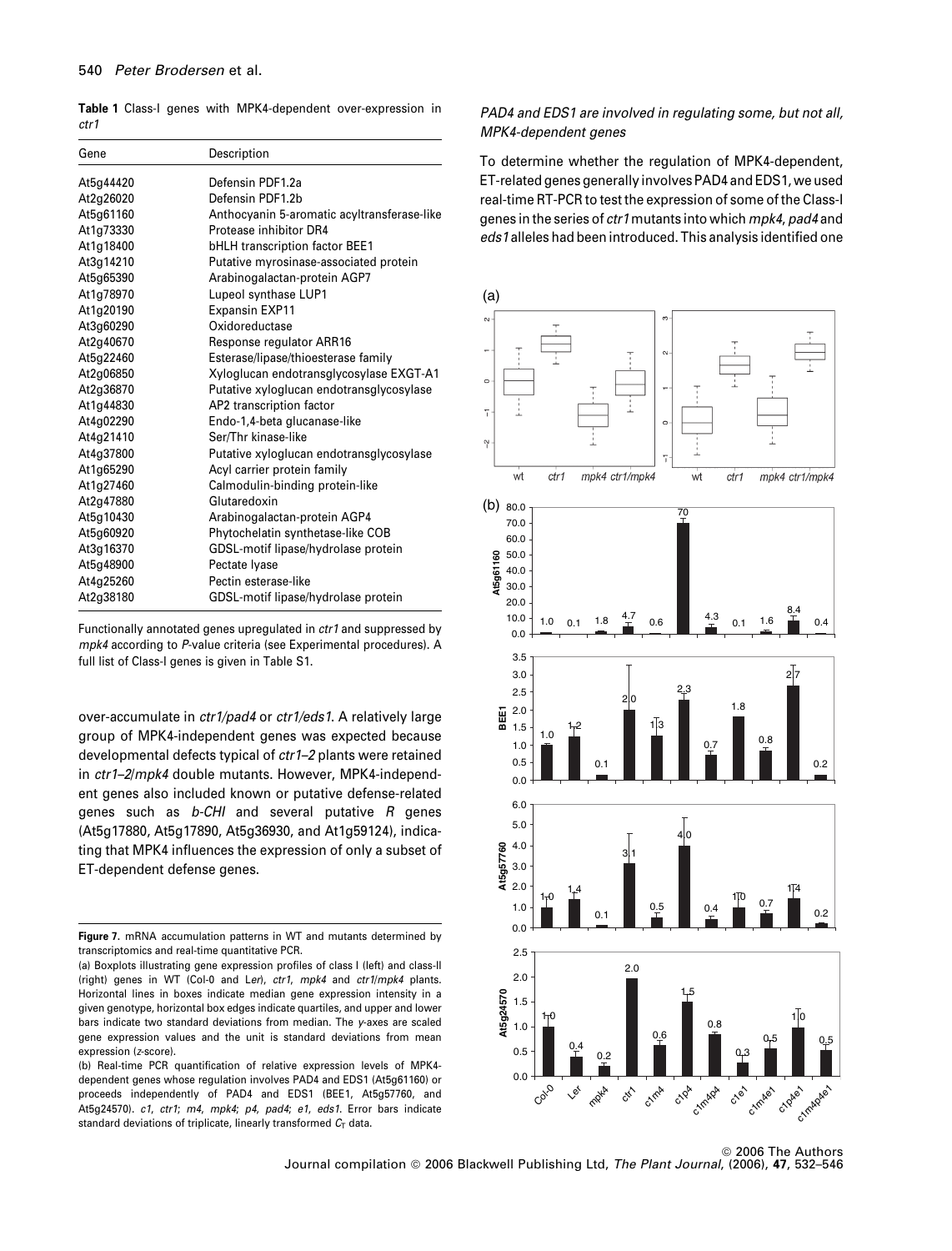Table 2 Class-II genes with MPK4-independent over- or underexpression in ctr1

| Gene                   | Description                                                |
|------------------------|------------------------------------------------------------|
| At2g38530              | Non-specific lipid transfer protein 2 (LTP 2)              |
| At3g16770              | AP2 transcription factor EBP                               |
| At4g30290              | Putative xyloglucan endotransglycosylase                   |
| At1g62380              | <b>ACC oxidase ACO2</b>                                    |
| At5g17880              | TIR-NBS-LRR class R-protein-like                           |
| At5g36930              | TIR-NBS-LRR class R-protein-like                           |
| At1g63880              | TIR-NBS-LRR class R-protein-like                           |
| At5g57240              | Oxysterol-binding protein-like                             |
| At1g33790              | Jacalin lectin family                                      |
| At3g12500              | <b>Basic endochitinase PR3</b>                             |
| At3g09260              | Beta-glucosidase-like                                      |
| At2g16060              | Non-symbiotic hemoglobin AHB1                              |
| At3g22840              | Early light-induced protein ELIP2                          |
| At5g17890              | TIR-NBS-LRR class R-protein-like                           |
| At4g16260              | Glucan endo-1,3-beta-glucosidase-like                      |
| At5g36220              | Cytochrome P450 CYP91A1                                    |
| At2g02850              | Plastocyanin-like                                          |
| At3g44970              | Cytochrome P450                                            |
| At5g02760              | Protein phosphatase 2C                                     |
| At4g14690              | Early light-induced protein ELIP1                          |
| At5g05750              | DnaJ protein family                                        |
| At1g62770              | Pectin esterase-like                                       |
| At3g16430              | Myrosinase binding protein-like                            |
| At5g64570              | Glycosyl hydrolase                                         |
| At1g73830              | <b>bHLH transcription factor BEE3</b>                      |
| At5g67060              | bHLH transcription factor bHLH088                          |
| At3g23150              | Ethylene receptor-related ETR2<br>ROOT PHOTOTROPISM 2 RPT2 |
| At2g30520<br>At1g79000 | Acetyltransferase-related protein 2 PCAT2                  |
| At1g10480              | C2H2-type zinc finger protein ZFP5                         |
| At5g50570              | Squamosa promoter binding protein-like                     |
| At5g22510              | Alkaline/neutral invertase                                 |
| At3g14230              | AP2 transcription factor                                   |
| At5g25350              | F-box LRR protein                                          |
| At1g59700              | Glutathione-S-transferase-like                             |
| At1g31580              | CXC750                                                     |
| At3g18280              | Lipid transfer protein/protease inhibitor family           |
| At1g59124              | CC-NBS-LRR class R-protein-like                            |
| At3g43600              | Aldehyde oxidase 2 AAO2                                    |
| At1g14210              | Ribonuclease-like                                          |
| At1g55920              | Serine acetyltransferase SAT1                              |
| At1g69310              | WRKY family transcription factor WRKY57                    |
| At3g17510              | CBL-interacting protein kinase 1 CIPK1                     |
| At3g57410              | <b>VILLIN 3 VLN3</b>                                       |
| At4g34250              | Fatty acid elongase 1 FAE1                                 |
| At1g31600              | Oxidoreductase                                             |
| At2g27050              | EIN3-like transcription factor EIL1                        |
| At5g25890              | IAA28                                                      |
| At4g27300              | S-locus protein kinase-like                                |
| At3g58550              | Lipid transfer protein/protease inhibitor family           |

### Functionally annotated genes differentially expressed in ctr1 but not affected by MPK4. A full list of Class-II genes is given in Table S2.

additional mRNA with significant hyper-accumulation in ctr1/ pad4 (At5g61160, encoding an anthocyanin-5-aromatic acyl transferase-like protein, AACT). Similar to PDF1.2, AACT mRNA also accumulated to low levels in *ctr1/eds1*, but differed in that it exhibited a requirement for MPK4 in the pad4/eds1 double mutant background (Figure 7b). In addition, the expression of three genes (bHLH transcription factor BEE1, and At5g57760 and At5g24570 encoding unknown proteins) was not stimulated by pad4 and/or eds1 mutation, although their full induction in ctr1 was confirmed to depend on MPK4 (Figure 7b). This indicates that the set of MPK4 dependent genes does not constitute a regulon, but consists of differently regulated subgroups of genes. This is consistent with our inability to identify conserved promoter elements among all Class-I genes.

# Discussion

# Negative regulatory role of MPK4 activity in the SA defense pathway

We previously proposed that MPK4 negatively regulates SAdependent defense responses via its basal kinase activity due to the activation of SA-dependent defenses in the mpk4 knockout and in a kinase-inactive mpk4 mutant (Petersen et al., 2000). This model is consistent with protein kinase inhibitor studies in tobacco showing that Ser/Thr kinase inhibition led to accumulation of SA and to nahG-suppressible PR1 expression (Conrath et al., 1997). However, the dwarf stature of mpk4 plants left open the possibility that deregulation of defenses was an indirect consequence of the loss of MPK4 kinase activity even though such phenotypes are common among mutants with constitutive expression of SA defenses, and their penetrance correlates with defense expression in mutants such as cpr1 and bon1 (Clarke et al., 2001; Jirage et al., 2001; Yang and Hua, 2004).

Here we examine the relationship between MPK4 activity and defense regulation in more detail. We can exclude the possibility that PR1 expression arises solely as a consequence of developmental defects in mpk4 mutants, because PR1 was induced upon specific inhibition of MPK4 activity in plants with WT morphology (Figure 3). Although this indicates that MPK4 inactivation is sufficient to activate the SA defense pathway in a WT plant, it is still unclear whether such inactivation is required for activation of the pathway. Likewise, these results on conditional MPK4 inactivation do not exclude other indirect effects of MPK4 inhibition leading to activation of the SA pathway. A gain-of-function analysis of the requirement for MPK4 inactivation in SA-dependent defense activation would help address both questions, but our attempts to obtain constitutively active MPK4 variants have so far failed.

# EDS1 and PAD4 in the SA-ET-JA defense network

In addition to its role as a negative regulator of the SA pathway, MPK4 is involved in regulating ET/JA-dependent defenses. We show that our initial report of reduced PDF1.2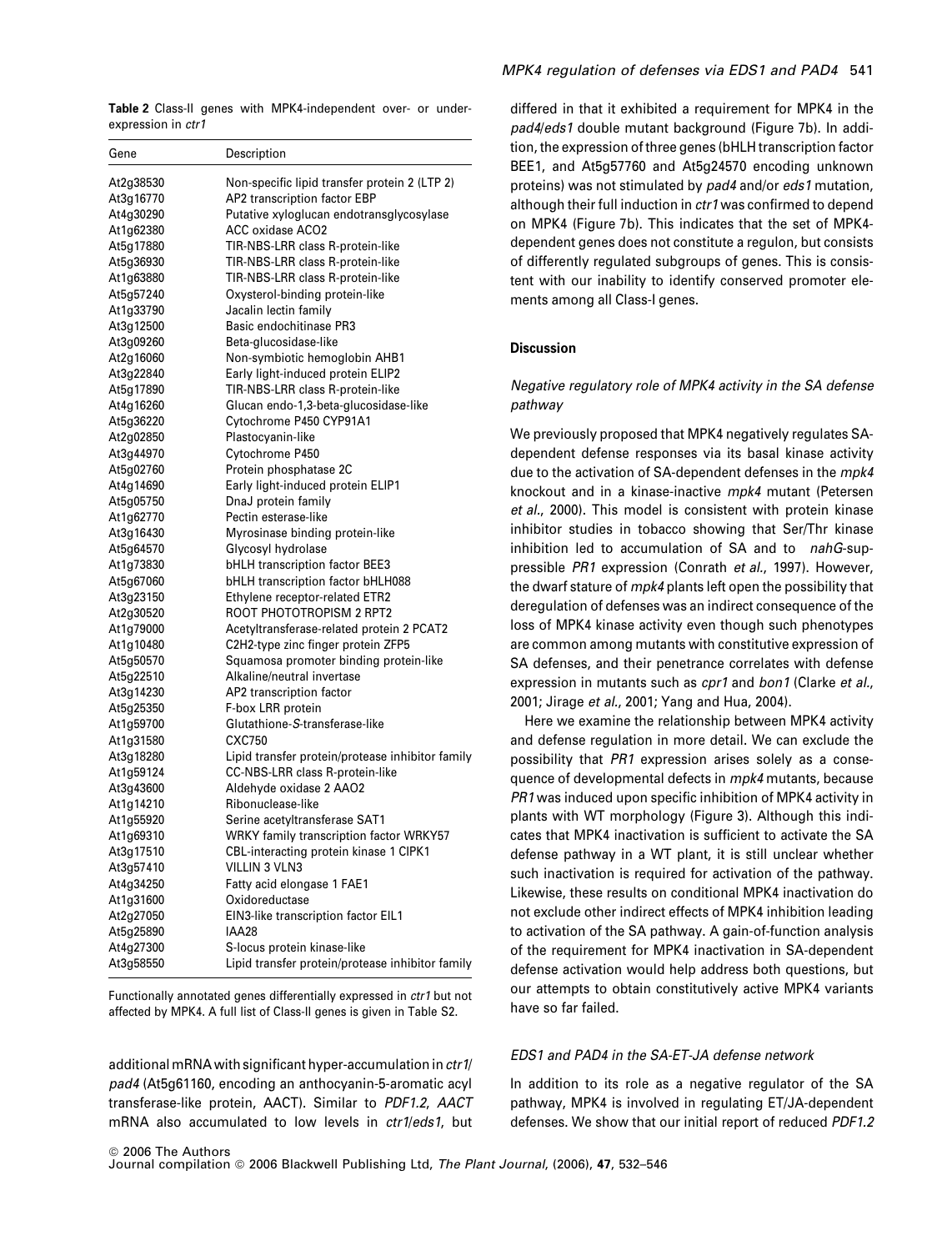mRNA induction in response to JA extends to the ET response, and that MPK4 kinase activity is required for PDF1.2 induction by both JA and ET. A block of PDF1.2 expression in mpk4 is also seen in response to A. brassicicola infection. This reflects a physiologically important defect in induction of ET/JA-dependent defenses, because resistance to A. brassicicola is lost in mpk4, mpk4/nahG and, to some degree, in *mpk4/pad4* mutants.

The analysis of genetic interactions between MPK4, EDS1 and PAD4 supports a model of how MPK4 activity is required for both repression of SA and activation of ET/JA defenses. In this model, EDS1, and PAD4 to a lesser extent, are central to the antagonism between the SA and ET/JA defense pathways, acting as positive regulators of SA accumulation and negative regulators of ET/JA defense signaling. Both of these functions are negatively influenced, perhaps indirectly, by MPK4 activity. In the absence of MPK4 activity, EDS1 and PAD4 are effective as SAR activators mainly through SA amplification, and as ET/JA defense repressors via a function that does not rely on SA accumulation (Figure 8). Such an SA-independent function of PAD4 was previously suggested based on expression profiling experiments following bacterial infection of pad4 mutants and mutants impaired in SA biosynthesis (Glazebrook et al., 2003). This model is also consistent with the fact that eds1. pad4 and nahG all suppress SA accumulation and Pst DC3000 resistance in mpk4, and that eds1, but not nahG, restores A. brassicicola resistance and PDF1.2 inducibility by MeJA in mpk4. We note, however, that while our genetic data are consistent with this model, they do not exclude



Figure 8. A model for MPK4 action in plant defense pathways. Central points include:

EDS1 and PAD4 act as activators of the SA pathway and repressors of the ET/ JA pathway

MPK4 negatively regulates both activities of EDS1 and PAD4

The repressive pathway acting in the ET/JA defense system is independent of known activating pathways converging on ERF1

The repressive pathway influences only a subset of known genes associated with the ET/JA defense pathway (such as PDF1.2 and anthocyanin-5-aromatic acyl transferase, AACT).

alternative scenarios for the actions of MPK4, EDS1 and PAD4 relative to each other in defense signaling.

The strong reduction of PDF1.2 expression in mpk4 mutants that over-express transgenic ERF1 suggests that the repressive effects of MPK4–EDS1/PAD4 are mediated either downstream or independently of ERF1. As discussed below, given the poor overlap between ERF1 induced genes and MPK4-dependent, ET-related genes, this repression probably occurs independently of ERF1. Inhibition of the repressive effects on PDF1.2 expression of EDS1/PAD4 clearly requires MPK4 activity, although it apparently does not involve induction of MPK4 activity above basal levels, because we have not detected enhanced MPK4 activity is response to MeJA, ET or in ctr1 mutant backgrounds (P. Brodersen, unpublished results). Rather, it is likely to involve the action of other factors, as hyper-accumulation of PDF1.2 mRNA is seen in ctr1–2/pad4–2 and ctr1–2/pad4–2/eds1–2 compared with ctr1–2 that all have active MPK4.

A model in which EDS1 and PAD4 act as direct repressors of ET/JA signaling, in addition to more indirect effects via elevated SA levels, is consistent with the analysis of PDF1.2 expression in *cpr6* mutants. *cpr6–1/eds1–2* exhibits strongly enhanced PDF1.2 expression compared with cpr6-1 even upon application of exogenous SA (Clarke et al., 2001). In addition, as NPR1 is required for positive feedback induction of EDS1 and PAD4 by SA (Falk et al., 1999; Jirage et al., 1999), the failure of SA to repress JA induction of PDF1.2 in npr1–1 (Spoel et al., 2003), as well as the hyper-induction of PDF1.2 in cpr6/npr1 (Clarke et al., 2000), may be in part due to impaired EDS1 and PAD4 induction. Similarly, it is possible that NPR1-dependent repression of PDF1.2 by WRKY70 (Li et al., 2004) involves enhanced expression of EDS1 and PAD4.

The EDS1 and PAD4 proteins both consist of multiple domains of unknown function. Taken together with their functions in both SA and ET/JA defense regulation, this raises the same question of genetic separability that we have attempted to address for MPK4. Answering this question and, if possible, assigning SA- or ET/JA-related functions to specific domains in EDS1 and PAD4, are goals for future research that could make use of the mpk4/eds1 and mpk4/ pad4 mutants described here.

### MPK4-dependent, ET-related genes

The MPK4-dependent set of ET response genes is narrow, and does not comprise all defense-related ET response genes. For example, the induction of b-CHI and several putative R genes was independent of MPK4. Some genes in the MPK4-dependent set, including PDF1.2 and a few cell wall proteins or modifying enzymes, have known or possible defense-related functions, but their relationships to ET responses are unknown.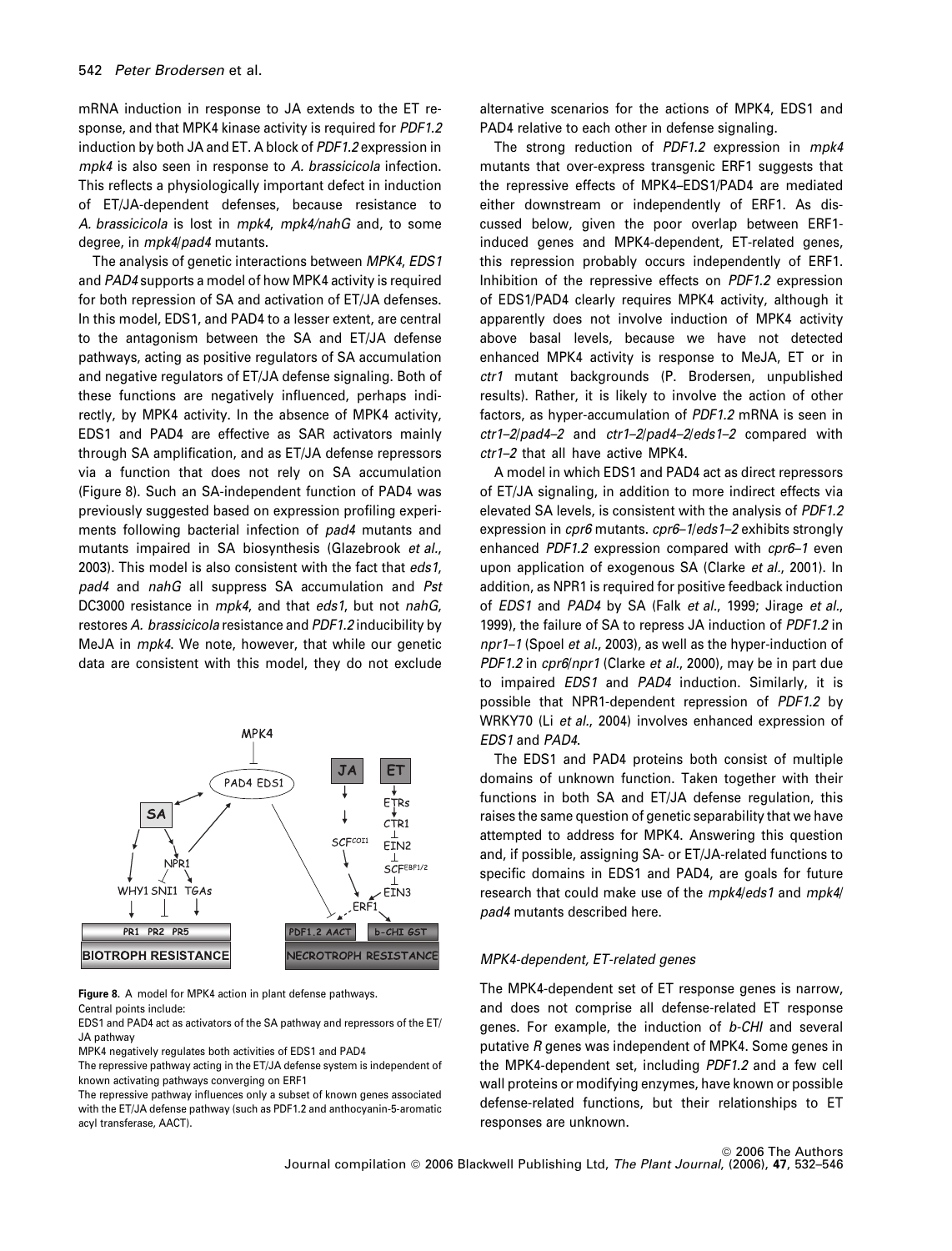ERF1 induction is an important event in the activation of the ET/JA defense system that depends on activators such as EIN2, EIN3 and COI1 (Lorenzo et al., 2003), and can be triggered by ctr1 mutation (Solano et al., 1998). Our microarray data suggest that, rather than acting downstream of ERF1 in the activating pathway, MPK4 acts in a repressive pathway independent of this activating pathway. First, the overlap of ET-related genes induced by ERF1 over-expression (Lorenzo et al., 2003) with MPK4-dependent, ET-related genes is very limited. Second, the inducing effect of the ctr1 mutation, and the repressive effect of the *mpk4* mutation, are largely additive for many of the MPK4-dependent, ETrelated genes revealed by the microarray analysis.

For some of the MPK4-dependent genes, repression appears to be mediated at least in part by PAD4 and EDS1. This is the case for PDF1.2 and AACT. Such genes may be involved in the defense response to necrotrophic fungi, because resistance to A.brassicicola in mpk4 is largely restored by pad4 or eds1 mutation. PDF1.2 is clearly associated with defense responses, and the same may be true for AACT, as it is one of a small set of genes that are hyperinduced by JA in the *jin1* mutant that exhibits enhanced resistance to necrotrophic fungi (Lorenzo et al., 2004; R. Solano, CNB-CSIC, Madrid, Spain, personal communication).

The regulation of several other MPK4-dependent genes, including the BEE1 transcription factor, does not involve EDS1 and PAD4. It is currently unclear whether these genes are defense-associated, or involved in other MPK4-dependent, ET-regulated processes. Nonetheless, the fact that BEE1 is included in this set of genes suggests that their induction involves enhanced BEE1 expression. Significantly, the BEE family of transcription factors comprising the three closely related BEE1, BEE2 and BEE3 genes (Friedrichsen et al., 2002) is required for ET induction of at least one gene in this set (P. Brodersen, J. Mundy, J. Nemhauser and J. Chory, Salk Institute, La Jolla, USA, unpublished data). The possible involvement of this gene set in the ET/JA defense pathway is currently under investigation.

### Experimental procedures

### DNA constructs

Triple C-terminally HA-tagged MPK4 versions were constructed as described previously (Petersen et al., 2000). The Quick-Change kit (Stratagene, La Jolla, CA, USA) was used for site-directed mutagenesis. A 35S–ERF1–nos construct in pROK2 obtained from Joseph Ecker (Solano et al., 1998) was used as template in a PCR reaction with 5'-phosphorylated 35S and nos primers, and the product was cloned into the Smal site of pCAMBIA3300.

### Plant constructions

mpk4/eds1–2 and mpk4/pad4–2. mpk4 heterozygotes were crossed to eds 1-2 and pad4-2.  $F_1$  and  $F_2$  plants were allowed to self,

### MPK4 regulation of defenses via EDS1 and PAD4 543

and families heterozygous for mpk4 and homozygous for eds1-2 or pad4–2 were selected on kanamycin and by PCR with primers detecting the eds1–2 deletion (Falk et al., 1999) or the pad4–2 frameshift after DNA sequencing (Jirage et al., 1999). Double mutants segregating from these families were identified by phenotype, confirmed by PCR, amplified and used for subsequent analyses.

ctr1–2/mpk4/pad4–2 and ctr1–2/mpk4/eds1–2. ctr1–2 plants heterozygous for  $mpk4$  were crossed to eds1-2 and pad4-2.  $F_1$ plants were kanamycin-selected and selfed. In  $F<sub>2</sub>$ , kanamycinresistant ctr1–2 homozygotes were identified by phenotype and allowed to self.  $F_3$  families homozygous for eds1-2 or pad4-2 were then selected by PCR, and triple mutants maintained as mpk4 heterozygotes.

ctr1–2/mpk4/pad4–2/eds1–2 and mpk4/pad4–2/eds1–2. A ctr1–2/ mpk4/pad4–2 triple heterozygous plant (above) was crossed to eds1– 2, and a quadruple heterozygote, identified in  $F_1$  by kanamycin selection and PCR detecting the ctr1-2 deletion (Kieber et al., 1993) and the eds1–2 and pad4–2 alleles as described above, was allowed to self. Among 140 kanamycin-resistant  $F_2$  progeny, a single pad4/ eds1 recombinant heterozygous for ctr1-2 and pad4-2, but homozygous for eds1-2, was identified. Kanamycin-resistant  $F_3$  progeny homozygous for ctr1-2, or lacking the ctr1-2 allele, were identified by phenotype and PCR, and pad4-2 homozygotes were selected by PCR, giving rise to ctr1–2/mpk4/pad4–2/eds1–2 and mpk4/pad4–2/eds1–2 families.

#### Plant treatments

Plants were grown in growth chambers under long days (16 h light/ 8 h darkness) for all treatments other than P. syringae infections for which short-day regimes were used (8 h light/16 h darkness). Day and night temperatures were 21 and 16°C, respectively.

For ET inductions, plants were kept in 11 l polycarbonate jars (Nalgene, Rochester, NY, USA) sealed with silicon grease, and  $0.54$  µl ET was injected with a 27G syringe through a rubber membrane. MeJA inductions were performed as previously described (Petersen et al., 2000).

NaPP1 was synthesized as described previously (Bishop et al., 2000) and dissolved in DMSO at 10 mm. For plant treatments, this stock was diluted to 100  $\mu$ m in water containing 0.01% Silwet and sprayed onto leaves of 2–3-week-old plants. For mock treatments, 1% DMSO in water with 0.01% Silwet was used.

Pst DC3000 growth curves were determined as described by Petersen et al. (2000).

Alternaria brassicicola strain MUCL 20297 was grown on 0.5% potato dextrose for 14–20 days until sporulation was dense. Spores were suspended in water, filtered through Miracloth and their titre determined by Fuchs–Rosenthal cytometer counting. Spores were applied to leaves of 3-week-old plants in three 15  $\mu$ l droplets per leaf at  $2.5 \times 10^5$  spores per ml, and symptoms were evaluated 7 days later.

#### RNA analysis

Total RNA was extracted by Trizol Reagent (Invitrogen, Carlsbad, CA, USA). Northern blotting and synthesis of radiolabeled probes was performed according to standard protocols. cDNA templates for PR1 and PDF1.2 were amplified by PCR as described previously (Petersen et al., 2000). A cDNA fragment specific for ERF1 was amplified from 35S–ERF1 in pROK2 (Solano et al., 1998), cloned in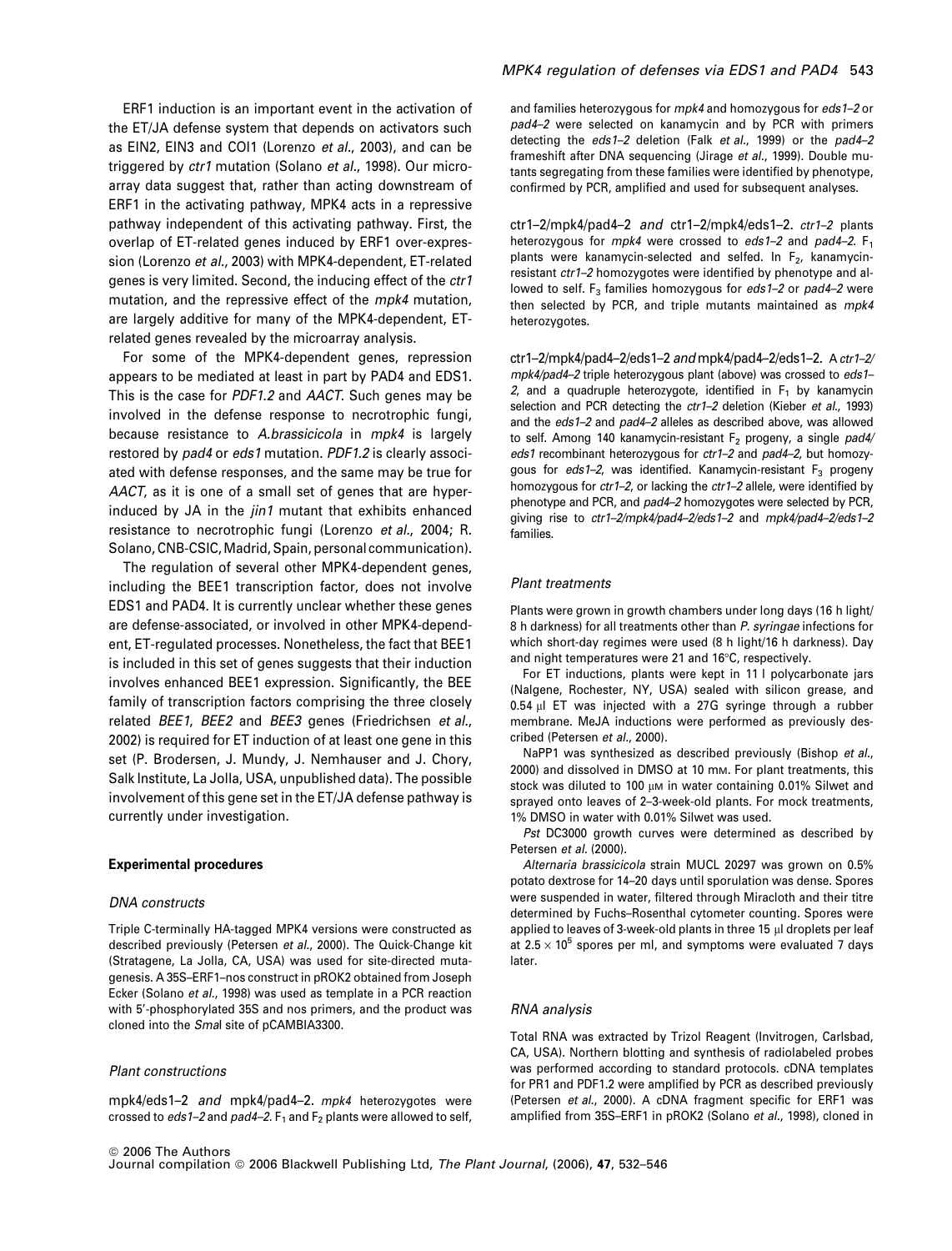antisense orientation in front of the T7 promoter (Promega, Madison, WI, USA) in pGEM-T-easy and used as a template for in vitro transcription incorporating radiolabeled 32P-UTP.

For reverse transcription (RT) and quantitative PCR analysis, RNA samples were first treated with RQ1 DNase (Promega, Madison, WI, USA). RT reactions were done with 1  $\mu$ g of RNA and 0.5  $\mu$ g of (dT)<sub>21</sub> primer at 42°C with 0.1 unit of reverse transcriptase (Promega) and 2 units of RNasin (Promega) for 1 h in 20  $\mu$  reactions. Quantitative PCR was performed using the SYBR Green protocol (Applied Biosystems, Foster City, CA, USA) with 10 pmol of each primer and a 0.5  $\mu$ l aliquot of RT reaction product in a 25  $\mu$ l reaction. Quantitative PCR reactions were performed in triplicate and averaged for each line individually. Quantification of the threshold cycle  $(C<sub>T</sub>)$  values obtained by quantitative PCR analysis was achieved by the 2<sup>- $\Delta$ o</sub>C method (Livak and Schmittgen, 2001) after verifying that</sup> the value  $C_T$ (ubiquitin)- $C_T$ (target) remained constant for each of the target genes tested over a 100-fold cDNA dilution series.

### SA measurements

Total SA was extracted and quantified as described by Newman et al. (2001).

### Kinase assays

MPK4 versions were immunoprecipitated with 12CA5 anti-HA antibody as described previously (Petersen et al., 2000). After three washes in immunoprecipitation buffer and one wash in kinase assay buffer, immunoprecipitates were incubated in 30 µl kinase buffer (20 mm Tris, pH 7.5, 2 mm EGTA, 30 mm MgCl<sub>2</sub>, 1 mm Na<sub>3</sub>VO<sub>4</sub>, 50  $\mu$ M ATP) with 5  $\mu$ g myelin basic protein and 3  $\mu$ Ci of <sup>32</sup>P-ATP (3000 Ci mmol<sup>-1</sup>) at 30°C for 30 min. Reactions were stopped by addition of SDS sample buffer and products resolved by SDS– PAGE. For inhibition assays with NaPP1 and NMPP1, immunoprecipitates were incubated with or without inhibitor in kinase assay buffer for 10 min on ice before addition of substrates. MPK4-HA and EDS1 Western blots were performed as described previously (Feys et al., 2001; Petersen et al., 2000).

### Microarray hybridization and analysis

Total RNA was isolated from three independent replicates of ctr1-2, mpk4, ctr1-2/mpk4 and WT (one Col-0 sample, two Ler samples). The RNA was amplified and hybridized to 12 Affymetrix microarrays according to Affymetrix protocols (Affymetrix UK Ltd., High Wycombe, UK). Raw intensity data was normalized using R implementation of qspline (Gautier et al., 2004; Workman et al., 2002). An implementation of the logit-t method in the statistical language R (Lemon et al., 2003), applying two-way ANOVA instead of a t-test, was used to calculate statistical significances of differential gene expression. False-positive rates were estimated by recalculating Pvalues with permuted sample categories. This procedure was repeated four times, generating four sets of 22 810 permuted Pvalues. The P-value cut-off was chosen so that only one permuted Pvalue was lower than the cut-off. The resulting P-value cut-offs were 0.005 for the main two effects and 0.01 for the interaction effect. Gene expression index values were calculated using perfect matchonly implementation (Gautier et al., 2004) of the method introduced by Li and Wong (2001). Gene expression profiles from significantly differentially expressed genes were clustered by partitioning around medoids (PAM) clustering  $(k = 12)$ . Classes I and II correspond to PAM clusters 10 and 7, respectively. The data (raw and gene P-values) are publicly accessible from ArrayExpress under accession number E-MEXP-174 at http://www.ebi.ac.uk/ arrayexpress/query/entry.

#### Acknowledgements

We thank J. Ecker for providing the 35S–ERF1 plasmid, and W. Brokaert for A. brassicicola. L. Navarro and Z. Nimchuk are thanked for critical reading of the manuscript. This work was supported by grants to P.B. from the Faculty of Science, University of Copenhagen, and to J.M. from the Danish Research Councils (23–01–0145) and the European Union (hprnct200000093).

### Supplementary Material

The following supplementary material is available for this article online:

Figure S1. Mutants expressing inactive MPK4 proteins are hypersusceptible to Alternaria brassicicola.

Figure S2. Mutations in PAD4 or EDS1 suppress the block of PDF1.2 induction in mpk4.

Figure S3. MPK4-independent induction of two class-II genes.

Table S1 Full list of Class-I genes

Table S2 Full list of Class-II genes

This material is available as part of the online article from http:// www.blackwell-synergy.com

#### References

- Alvarez, M.E., Pennell, R.I., Meijer, P.J., Ishikawa, A., Dixon, R.A. and Lamb, C. (1998) Reactive oxygen intermediates mediate a systemic signal network in establishment of plant immunity. Cell, 92, 773–784.
- Andreasson, E., Jenkins, T., Brodersen, P. et al. (2005) The MAP kinase substrate MKS1 is a regulator of plant defense responses. EMBO J. 24, 2579–2589.
- Bardwell, L., Cook, J.G., Voora, D., Baggott, D.M., Martinez, A.R. and Thorner, J. (1998) Repression of yeast Ste12 transcription factor by direct binding of unphosphorylated Kss1 MAPK and its regulation by the Ste7 MEK. Genes Dev. 12, 2887–2898.
- Berrocal-Lobo, M., Molina, A. and Solano, R. (2002) Constitutive expression of ETHYLENE-RESPONSE-FACTOR1 confers resistance to several necrotrophic fungi. Plant J. 29, 23–32.
- Bishop, A.C., Ubersax, J.A., Petsch, D.T. et al. (2000) A chemical switch for inhibitor-sensitive alleles of any protein kinase. Nature, 407, 395–401.
- Cao, H., Glazebrook, J., Clarke, J.D., Volko, S. and Dong, X. (1997) The Arabidopsis NPR1 gene that controls systemic acquired resistance encodes a novel protein containing ankyrin repeats. Cell, 88, 57–63.
- Clarke, J.D., Volko, S.M., Ledford, H., Ausubel, F.M. and Dong, X. (2000) Roles of salicylic acid, jasmonic acid, and ethylene in cprinduced resistance in Arabidopsis. Plant Cell, 12, 2175–2190.
- Clarke, J.D., Aarts, N., Feys, B.J., Dong, X. and Parker, J.E. (2001) Constitutive disease resistance requires EDS1 in the Arabidopsis mutants cpr1 and cpr6 and is partially EDS1-dependent in cpr5. Plant J. 26, 409–420.
- Conrath, U., Silva, H. and Klessig, D.F. (1997) Protein dephosphorylation mediates salicylic acid expression of PR-1 genes in tobacco. Plant J. 11, 747–757.
- Desveaux, D., Subramaniam, R., Després, C., Mess, J.-N., Lévesque, C., Fobert, P.R., Dangl, J.L. and Brisson, N. (2004) A 'Whirly'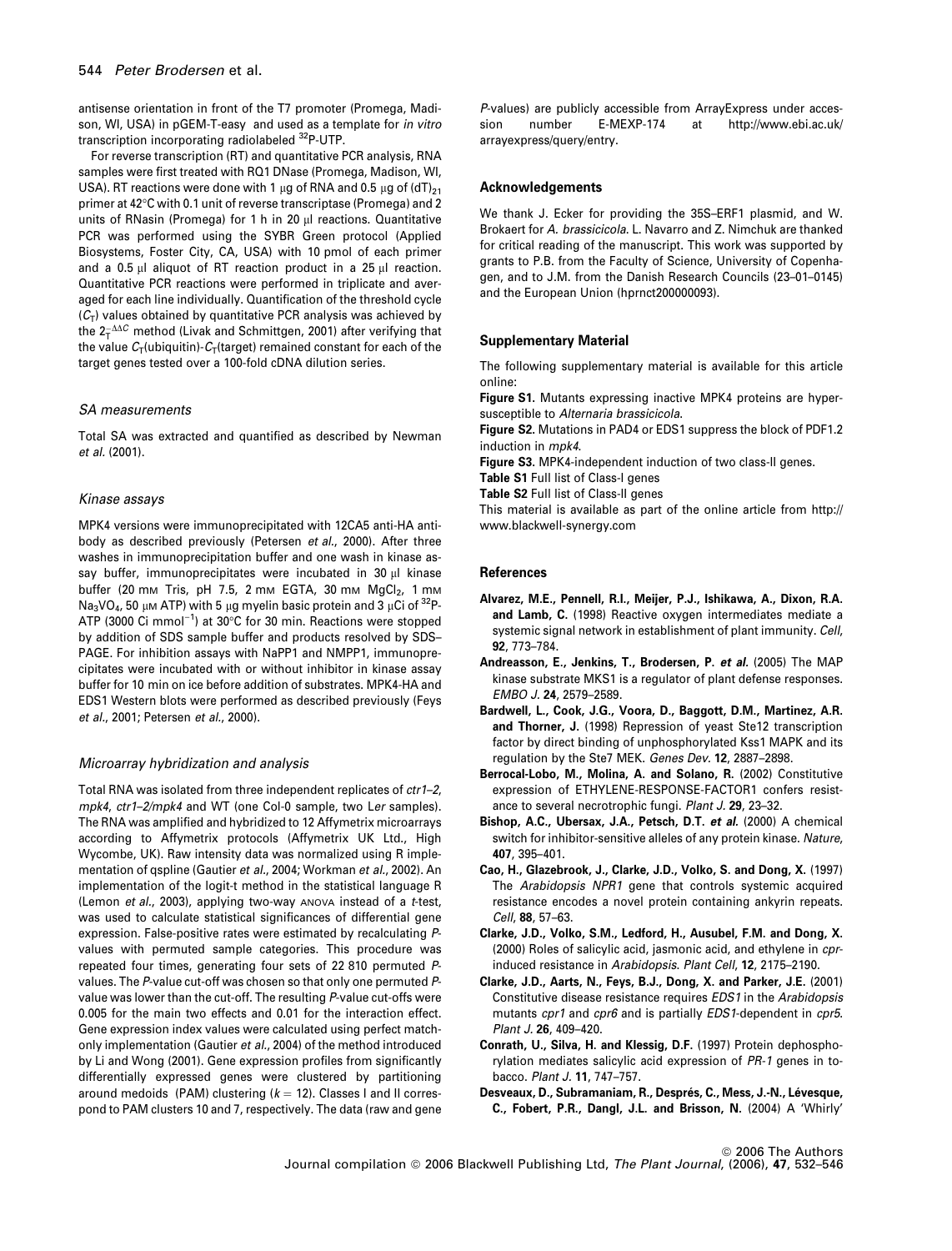transcription factor is required for salicylic acid-dependent disease resistance in Arabidopsis. Dev. Cell, 6, 229–240.

- Devoto, A. and Turner, J.G. (2003) Regulation of jasmonate-mediated plant responses in Arabidopsis. Ann. Bot. (Lond), 92, 329–337.
- Falk, A., Feys, B.F., Forst, L.N., Jones, J.D.G., Daniels, M.J. and Parker, J.E. (1999) *EDS1*, an essential component of R-genemediated disease resistance in Arabidopsis has homology to eukaryotic lipases. Proc. Natl Acad Sci. USA, 96, 3292–3297.
- Fan, W. and Dong, X. (2002) In vivo interaction between NPR1 and transcription factor TGA2 leads to salicylic acid-mediated gene activation in Arabidopsis. Plant Cell, 14, 1377–1389.
- Feys, B.J., Moisan, L.J., Newman, M.-A. and Parker, J.E. (2001) Direct interaction between the Arabidopsis disease resistance signaling proteins, EDS1 and PAD4. EMBO J. 20, 5400-5411.
- Feys, B.J., Wiermer, M., Bhat, R.A., Moisan, L.J., Medina-Escobar, N., Neu, C., Cabral, A. and Parker, J.E. (2005) Arabidopsis SEN-ESCENCE-ASSOCIATED GENE101 stabilizes and signals within an ENHANCED DISEASE SUSCEPTIBILITY1 complex in plant innate immunity. Plant Cell, 17, 2601–2613.
- Forouhar, F., Yang, Y., Kumar, D. et al. (2005) Structural and biochemical studies identify tobacco SABP2 as a methyl salicylate esterase and implicate it in plant innate immunity. Proc. Natl Acad. Sci. USA, 102, 1773–1778.
- Friedrichsen, D.M., Nemhauser, J., Muramitsu, T., Maloof, J.N., Alonso, J., Ecker, J.R., Furuya, M. and Chory, J. (2002) Three redundant brassinosteroid early response genes encode putative bHLH transcription factors required for normal growth. Genetics, 162, 1445–1456.
- Gautier, L., Cope, L., Bolstad, B.M. and Irizarry, R.A. (2004) Affy analysis of Affymetrix GeneChip data at the probe level. Bioinformatics, 20, 307–315.
- Glazebrook, J., Chen, W., Estes, B., Chang, H.-S., Nawrath, C., Métraux, J.-P., Zhu, T. and Katagiri, F. (2003) Topology of the network integrating salicylate and jasmonate signal transduction derived from global expression phenotyping. Plant J. 34, 217–228.
- Guo, H. and Ecker, J.R. (2004) The ethylene signaling pathway: new insights. Curr. Opin. Plant Biol. 7, 40–49.
- Heck, S., Grau, T., Buchala, A., Métraux, J.-P. and Nawrath, C. (2003) Genetic evidence that expression of NahG modifies defence pathways independent of salicylic acid biosynthesis in the Arabidopsis–Pseudomonas syringae pv. tomato interaction. Plant J. 36, 342–352.
- Jirage, D., Tootle, T.L., Reuber, T.L., Frost, L.N., Feys, B.F., Parker, J.E., Ausubel, F.M. and Glazebrook, J. (1999) Arabidopsis thaliana PAD4 encodes a lipase-like gene that is important for salicylic acid signaling. Proc. Natl Acad. Sci. USA, 96, 13583–13588.
- Jirage, D., Zhou, N., Cooper, B., Clarke, J.D., Dong, X. and Glazebrook, J. (2001) Constitutive salicylic acid-dependent signaling in cpr1 and cpr6 mutants requires PAD4. Plant J. 26, 395-407.
- Johnson, C., Boden, E. and Arias, J. (2003) Salicylic acid and NPR1 induce the recruitment of trans-activating TGA factors to a defense gene promoter in Arabidopsis. Plant Cell, 15, 1846–1858.
- Kachroo, P., Shanklin, J., Shah, J., Whittle, E.J. and Klessig, D.F. (2001) A fatty acid desaturase modulates the activation of defense signaling pathways in plants. Proc. Natl Acad. Sci. USA, 98, 9448– 9453.
- Kieber, J.J., Rothenberg, M., Roman, G., Feldmann, K.A. and Ecker, J.R. (1993) CTR1, a negative regulator of the ethylene response pathway in Arabidopsis, encodes a member of the raf family of protein kinases. Cell, 72, 427–441.
- Kloek, A.P., Verbsky, M.L., Sharma, S.B., Schoelz, J.E., Vogel, J., Klessig, D.F. and Kunkel, B.N. (2001) Resistance to Pseudomonas syringae conferred by an Arabidopsis thaliana coronatine-insen-

sitive (coi1) mutation occurs through two distinct mechanisms. Plant J. 26, 509–522.

- Lawton, K., Potter, S.L., Uknes, S. and Ryals, J. (1994) Acquired resistance signal transduction in Arabidopsis is ethylene independent. Plant Cell, 6, 581–588.
- Lawton, K.A., Weymann, K., Friedrich, L., Vernooij, B., Uknes, S. and Ryals, J. (1995) Systemic acquired resistance in Arabidopsis requires salicylic acid but not ethylene. Mol. Plant–Microbe Interact. 8, 863–870.
- Lemon, W.J., Liyanarachchi, S. and You, M. (2003) A high performance test of differential gene expression for oligonucleotide arrays. Genome Biol. 4, R67. http://genomebiology.com/2003/4/ 10/R67.
- Li, C. and Wong, W.H. (2001) Model-based analysis of oligonucleotide arrays: expression index computation and outlier detection. Proc. Natl Acad. Sci. USA, 98, 31-36.
- Li, J., Brader, G. and Palva, E.T. (2004) The WRKY70 transcription factor: a node of convergence for jasmonate-mediated and salicylate-mediated signals in plant defense. Plant Cell, 16, 319–331.
- Livak, K.J. and Schmittgen, T.D. (2001) Analysis of relative gene expression data using real-time quantitative PCR and the  $2^{(-\Delta\Delta \ C(T))}$  method. *Methods*, **25**, 402–408.
- Lorenzo, O., Piqueras, R., Sánchez-Serrano, J.J. and Solano, R. (2003) ETHYLENE RESPONSE FACTOR1 integrates signals from ethylene and jasmonate pathways in plant defense. Plant Cell, 15, 165–178.
- Lorenzo, O., Chico, J.M., López-Fernández, L.A., Sanchez-Serrano, J.J. and Solano, R. (2004) JASMONATE-INSENSITIVE1 encodes a Myc transcription factor essential to discriminate between different jasmonate-regulated defence responses in Arabodipsis. Plant Cell, 16, 1938–1950.
- Madhani, H.D., Styles, C.A. and Fink, G.R. (1997) MAP kinases with distinct inhibitory functions impart signaling specificity during yeast differentiation. Cell, 91, 673-684.
- Malamy, J., Carr, J.P., Klessig, D.F. and Raskin, I. (1990) Salicylic acid: a likely endogenous signal in the resistance response of tobacco to viral infection. Science, 250, 1002–1004.
- Maldonado, A.M., Doerner, P., Dixon, R.A., Lamb, C.J. and Cameron, R.K. (2002) A putative lipid transfer protein involved in systemic resistance signaling in Arabidopsis. Nature, 419, 399-403.
- Mengiste, T., Chen, X., Salmeron, J. and Dietrich, R. (2003) The BOTRYTIS-SUSCEPTIBLE1 gene encodes an R2R3MYB transcription factor protein that is required for biotic and abiotic stress responses in Arabidopsis. Plant Cell, 15, 2551–2565.
- Nawrath, C. and Métraux, J.-P. (1999) Salicylic acid induction-deficient mutants of Arabidopsis express PR-2 and PR-5 and accumulate high levels of camalexin after pathogen inoculation. Plant Cell, 11, 1393–1404.
- Newman, M.-A., von Roepenack-Lahaye, E., Parr, A., Daniels, M.J. and Dow, J.M. (2001) Induction of hydroxycinnamoyl– tyramine conjugates in pepper by Xanthomonas campestris: a plant defense response activated by hrp gene-dependent and independent mechanisms. Mol. Plant–Microbe Interact. 14, 785–792.
- Nimchuk, Z., Eulgem, T., Holt, B.F. and Dangl, J.L. (2003) Recognition and response in the plant immune system. Annu. Rev. Genet. 37, 579–609.
- Norman-Setterblad, C., Vidal, S. and Palva, E.T. (2000) Interacting signal pathways control defense gene expression in Arabidopsis in response to cell wall-degrading enzymes from Erwinia carotovora. Mol. Plant–Microbe Interact. 13, 430–438.
- Oh, I.S., Park, A.R., Bae, M.S., Kwon, S.J., Kim, Y.S., Lee, J.E., Kang, N.Y., Lee, S., Cheong, H. and Park, O.K. (2005) Secretome analysis

Journal compilation © 2006 Blackwell Publishing Ltd, The Plant Journal, (2006), 47, 532-546

<sup>&</sup>lt;sup>©</sup> 2006 The Authors